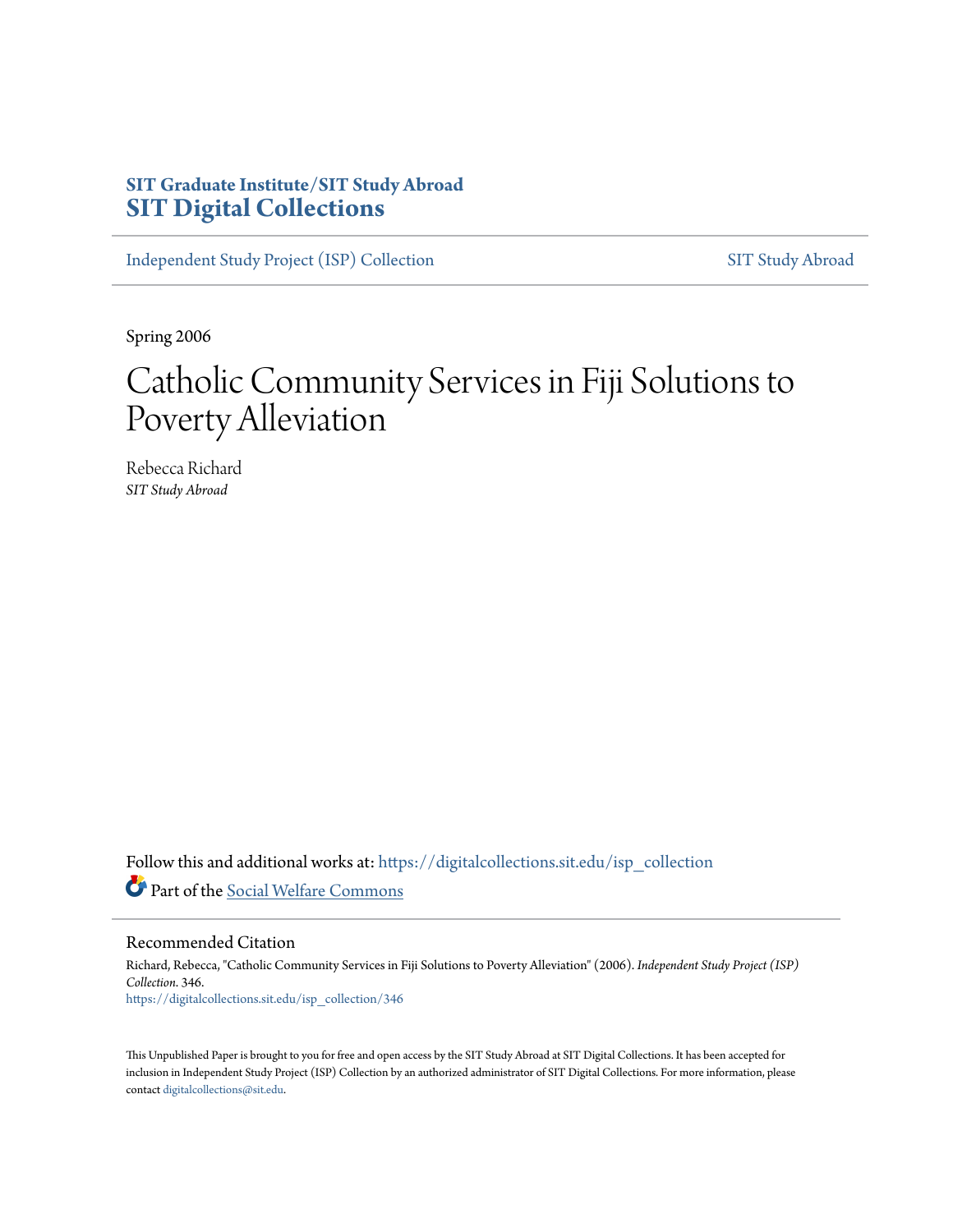# Catholic Community Services in Fiji Solutions to Poverty Alleviation



Rebecca Richard

Advisor: Kevin Barr MSC AD: Taomi Tapu-Qiliho SIT Fiji: Spring 2006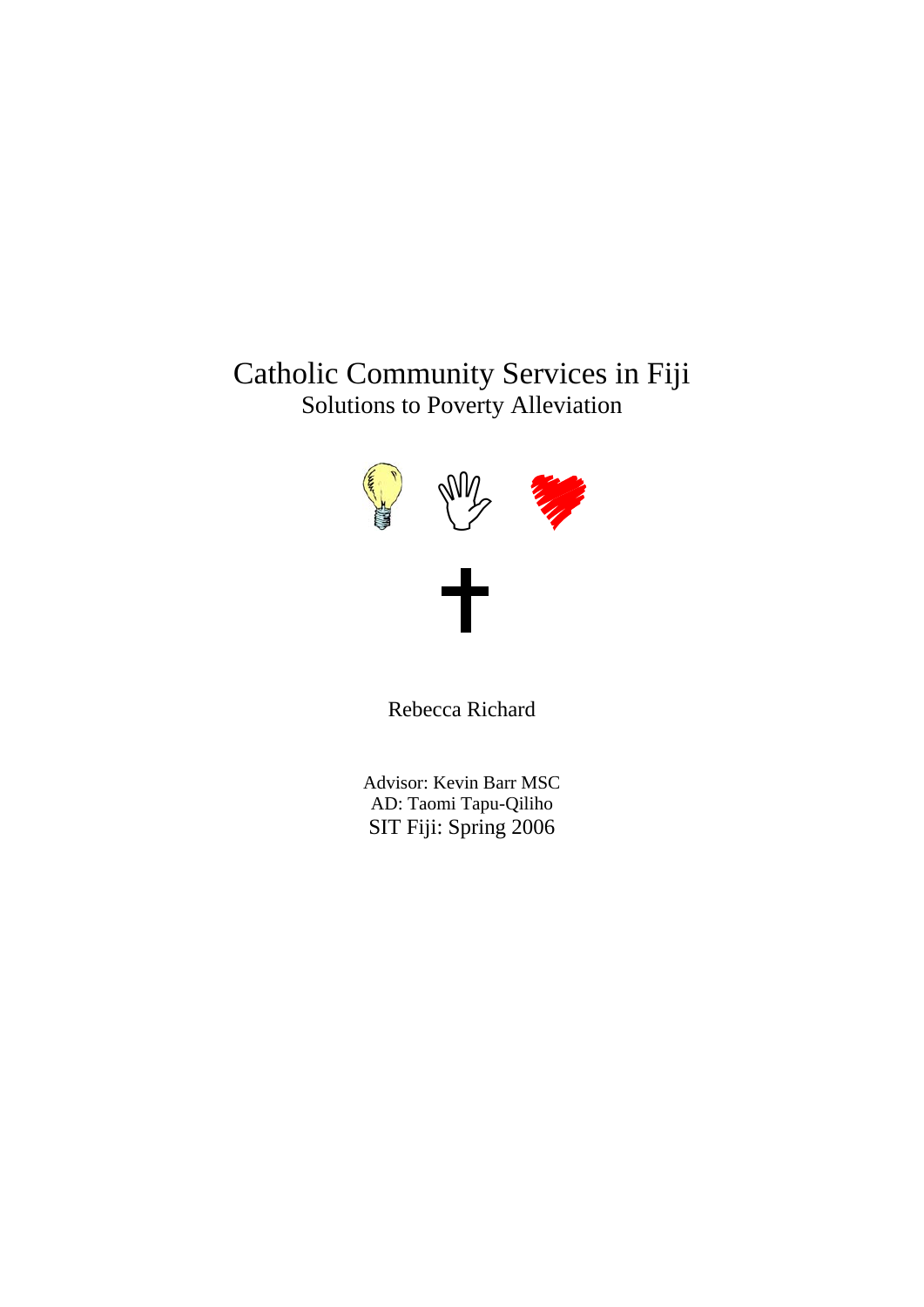#### **Abstract**

 This paper is an attempt to research various Catholic community service programs in and around the Suva area of Fiji. I visited various Churches, religious orders, and Catholic organizations in the hopes to learn about their actions, and how their services affect the community and alleviate poverty. In the beginning of this paper, I stressed the religiosity of Fiji, and how many people are devoted to their faith, but only through 'individual piety,' consisting of prayer, reading the bible, and mass attendance. I speak of the role of the Catholic Church and its commitment to service via Catholic Social Teaching, a practice developed after the Second Vatican Council (Vatican II.)

I speak of Community Service and the theories and paradigms within. I applied every service organization into different paradigms and made an attempt to explain why each fit in a particular paradigm.

I wished to and discover the initial problems of poverty, and discovered that there are a number of reasons why people live the way they live. My concluding remarks stress the need for the Catholic citizens of Fiji to become more active, to lend a helping hand and to be aware of the services the Catholic Church provides to the community.

#### **Contacts of Resources:**

|           | St Vincent de Paul Parish, Nausori               | 340-0217 |
|-----------|--------------------------------------------------|----------|
| $\bullet$ |                                                  | 331-2773 |
|           | Home of Compassion, Samabula ------------------  | 337-0644 |
|           | Society of Saint Columban, Suva ---------------- | 330-8291 |
|           | Daughters of Charity, Nausori                    | 340-0035 |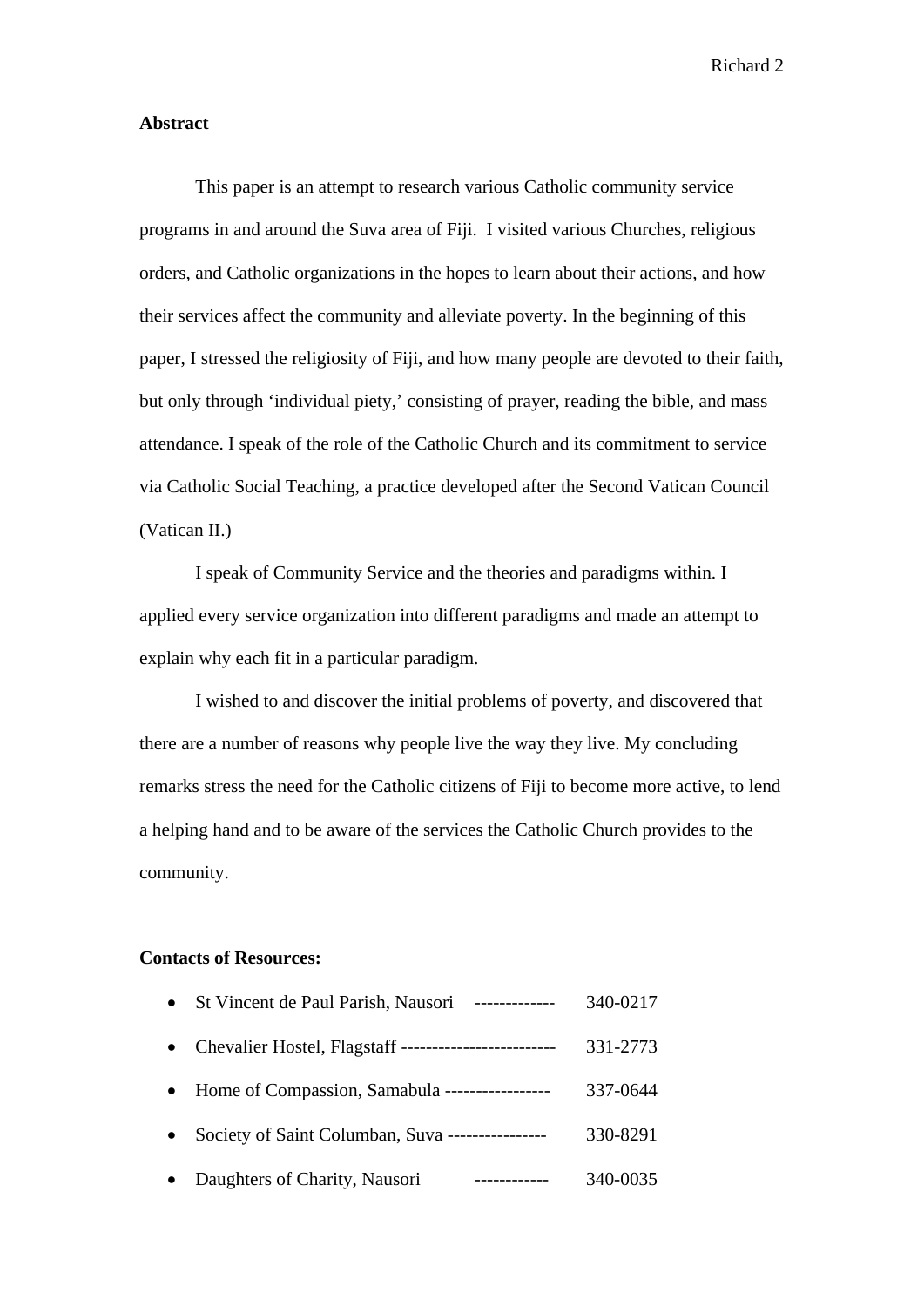# **Dedication**

This paper is dedicated to my mentor Father Michael Cronogue, SSE for planting the seed of service theory into my head, for allowing me to get upset at the state of the world, for allowing me to pursue my studies in the field of Peace and Justice, and for his guidance in helping me find a place on this earth.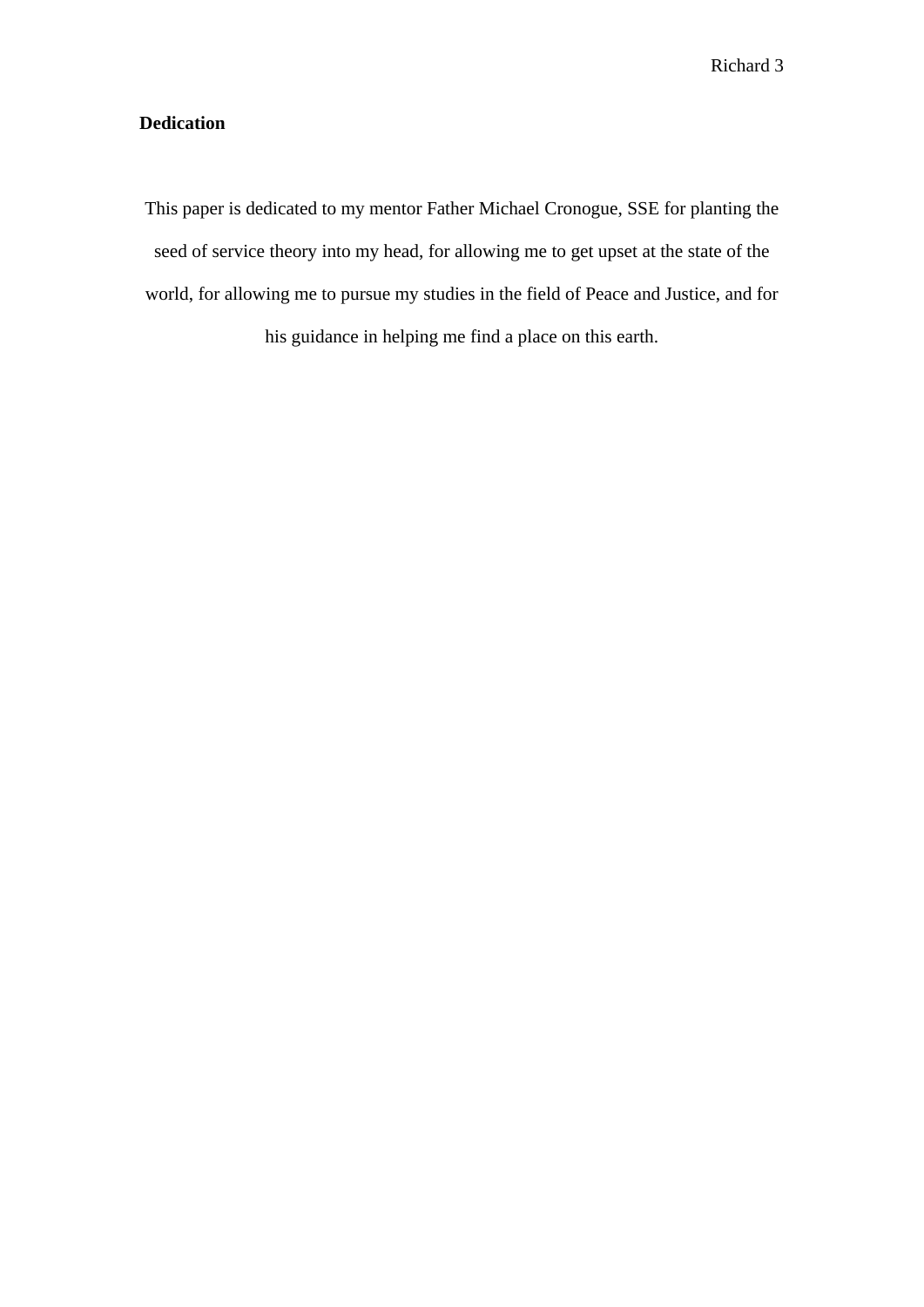## **Acknowledgements**

 I would like to thank Kevin Barr MSC for his knowledge and contacts of the many Catholic run organizations in Fiji, I was given many resources, which put me more at ease regarding the writing of this paper. I would also like to acknowledge Father Mike Cronogue SSE for our many discussions regarding service and service theory, and Catholic Social Teaching, all of which were possible through the Peace and Justice Program at Saint Michael's College.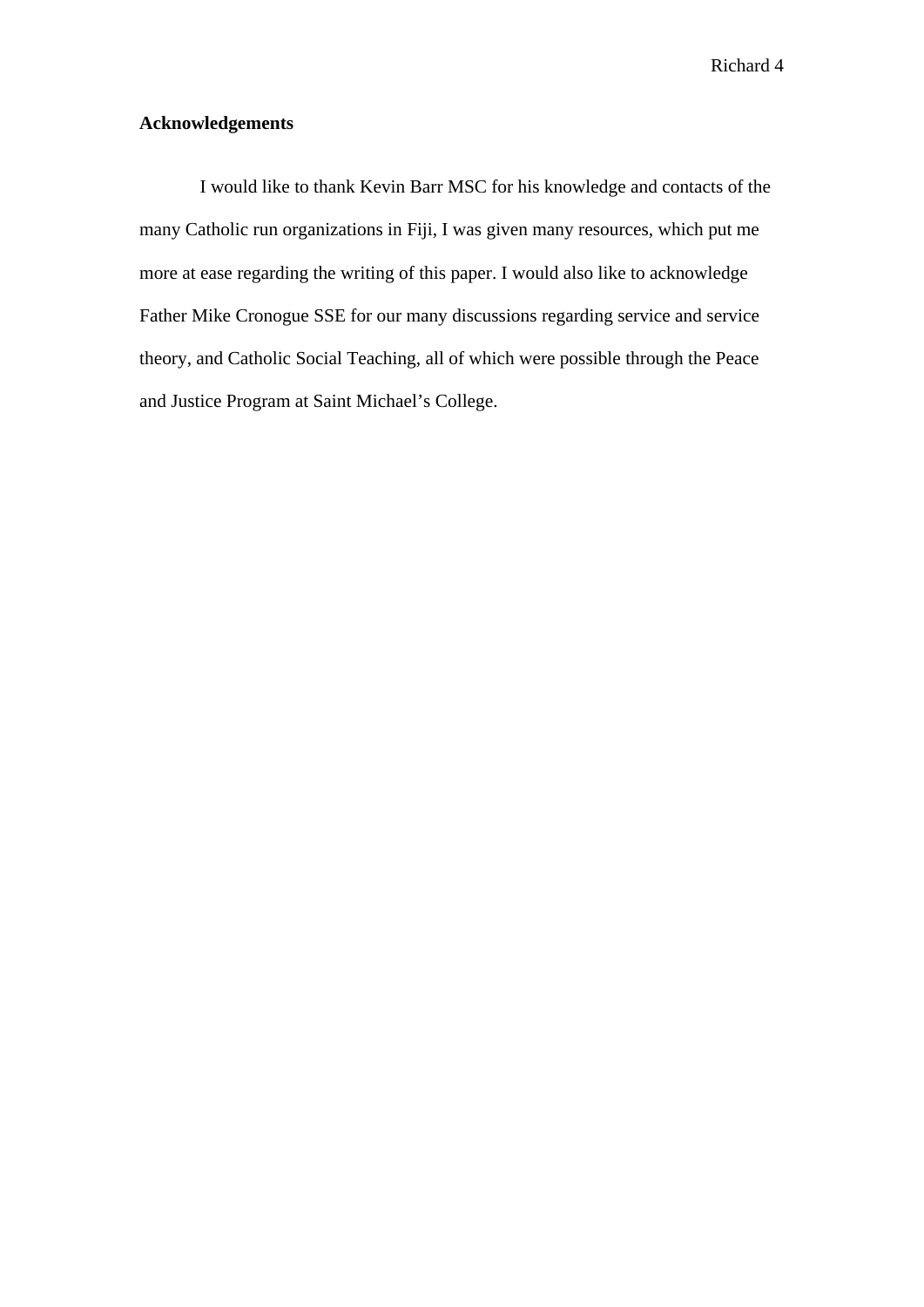# **Table of Contents**

| Title                                             |                                            |  |
|---------------------------------------------------|--------------------------------------------|--|
| Abstract                                          |                                            |  |
| Dedication                                        | $\begin{array}{c} 2 \\ 3 \\ 4 \end{array}$ |  |
| Acknowledgements                                  |                                            |  |
| Introduction                                      | 6                                          |  |
| <b>History of Catholicism</b>                     | 9                                          |  |
| <b>Catholic Mission and Commitment to Service</b> | 10                                         |  |
| <b>Catholic Social Teaching</b>                   | 11                                         |  |
| Catholicism and Service                           | 13                                         |  |
| Service Theory                                    | 13                                         |  |
| -Charity                                          | 14                                         |  |
| -Project                                          | 15                                         |  |
| -Social Change                                    | 16                                         |  |
| Heart, Hand, and Head                             |                                            |  |
| Methodology                                       |                                            |  |
| -St Vincent de Paul                               | 20                                         |  |
| -Home of Compassion                               | 21                                         |  |
| -Daughters of Charity                             | 22                                         |  |
| -Chevalier Farm Training Centre                   | 23                                         |  |
| <b>Church and Politics</b>                        | 25                                         |  |
| -Columban Fathers                                 | 25                                         |  |
| Findings-Root Causes of Poverty                   |                                            |  |
| Conclusion                                        |                                            |  |
| <b>Bibliography</b>                               |                                            |  |

Appendices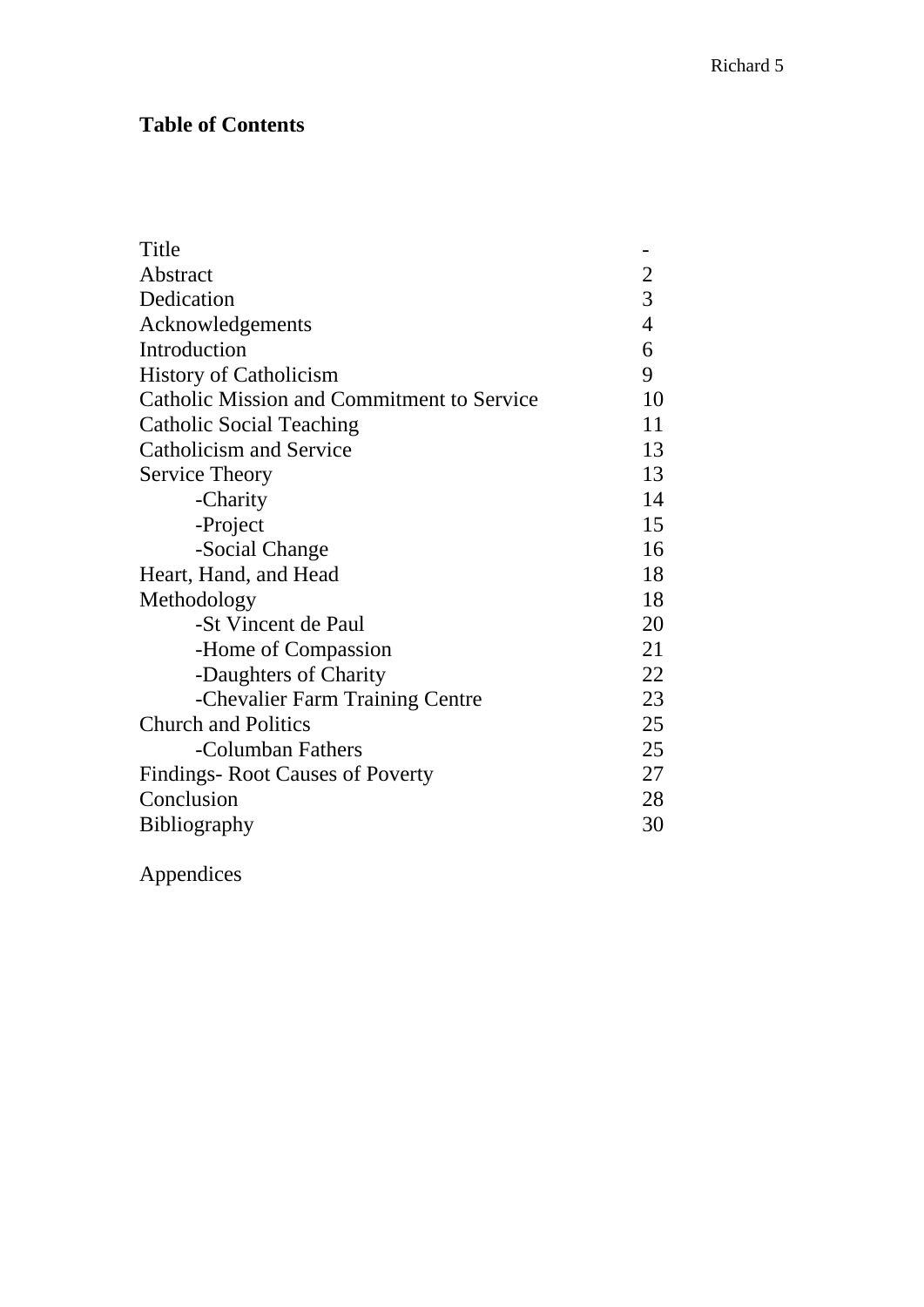#### **Introduction**

The Greeks call it *diakonia*, the Jews call it *tsedakah*; regardless of the title ascribed, the concept of service is undoubtedly familiar to cultures all over the world. Many people believe that they were placed on this planet to help and serve those in need and to make the world a better place to live in.

Service is also one of the backbones to many religious denominations and orders. Many, priests, rabbis, nuns, people in lay ministry, and others with strong sense of their faith, make it the basis for their lives, to help and serve others in the name of their God. It is seen as a way to practice what is preached. People wish to live the messages they hear in the Koran, Torah, or Gospel.

Being in Fiji for the past 3 months, among many religious people, I have grown quite used to the religiosity of this island nation. Having lived in a religious homestay, volunteered at a religious kindergarten, and having come from a strong faith background myself, I have become quite attuned to the strong faith in God in this country. I would even go as far to say that I, being quite religious myself, might have noticed certain things and undertones that other students on this trip might not have picked up on.

One would have to be blind not to realize that Fiji is quite a religious country, with over 50% of the population being Christian (not to mention other religions like Hindu and Muslim.) Villages predominantly share the same faith. Based on what I have seen during my experiences in Suva and the areas and villages around, the idea of religion and community go hand in hand. Many people turn to religion to gain a sense of community and sense of belonging. Despite the communal sentiments born from sharing religion, faith does not go much further than going to service, participating in fellowship afterwards, singing hymns, and reading the Bible. The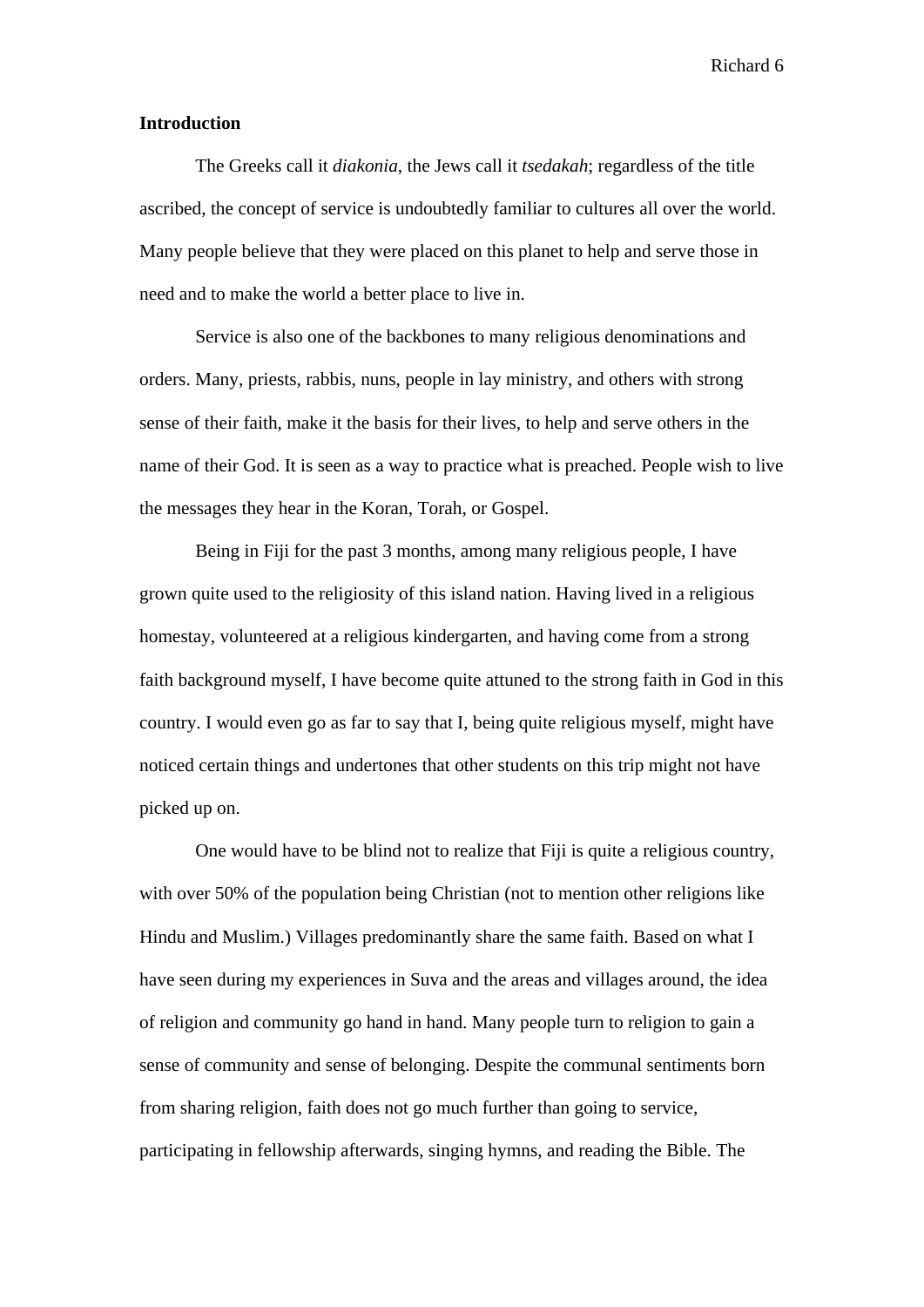religiosity of Fiji is very introverted, and much emphasis is placed upon 'individual piety.'

I took a great notice to this concept when I was volunteering at a local kindergarten. The children had song time everyday, and one of their favourite songs to sing was in English, Fijian, and Hindi. The song went,

*'Read your Bible, pray everyday, pray everyday, pray everyday, read your Bible, pray everyday, and you'll grow, grow grow…'* 

Here, forty or so children were singing this song that gave them directions on how to be a good Christian- through prayer and scripture readings alone. There was no instruction to 'be a good neighbour or to do good for others.'

This mentality is not practical today, especially in a place like Fiji. How can one grow through prayer and Church attendance alone? It does not seem feasible, especially in a developing nation like Fiji alone. One cannot pray for more food, a better job and living conditions. People simply cannot rely on divine intervention alone, changes must be made! These changes involve: *"…more than prayer, going to Church reading the Bible, singing hymns, collecting money, and attending meetings…the Church must continue to be a sign of God's love to the world."[1](#page-7-0)*

The Catholic Church has had a significant emphasis regarding service to others and poverty alleviation for a number of years. In this paper I will attempt to explain the role the Catholic Church in Fiji has played in terms of service to this island nation. I wish to learn *if* and in *what ways* the Catholic Church is fulfilling its mission. I hope to identify both the strengths and weaknesses with in the structure of the community service systems, and to perhaps discover some of the initial causes to poverty itself.

<span id="page-7-0"></span><sup>&</sup>lt;sup>1</sup> Barr, Kevin J, *Lets Change the World* (Suva, Fiji 1994), 15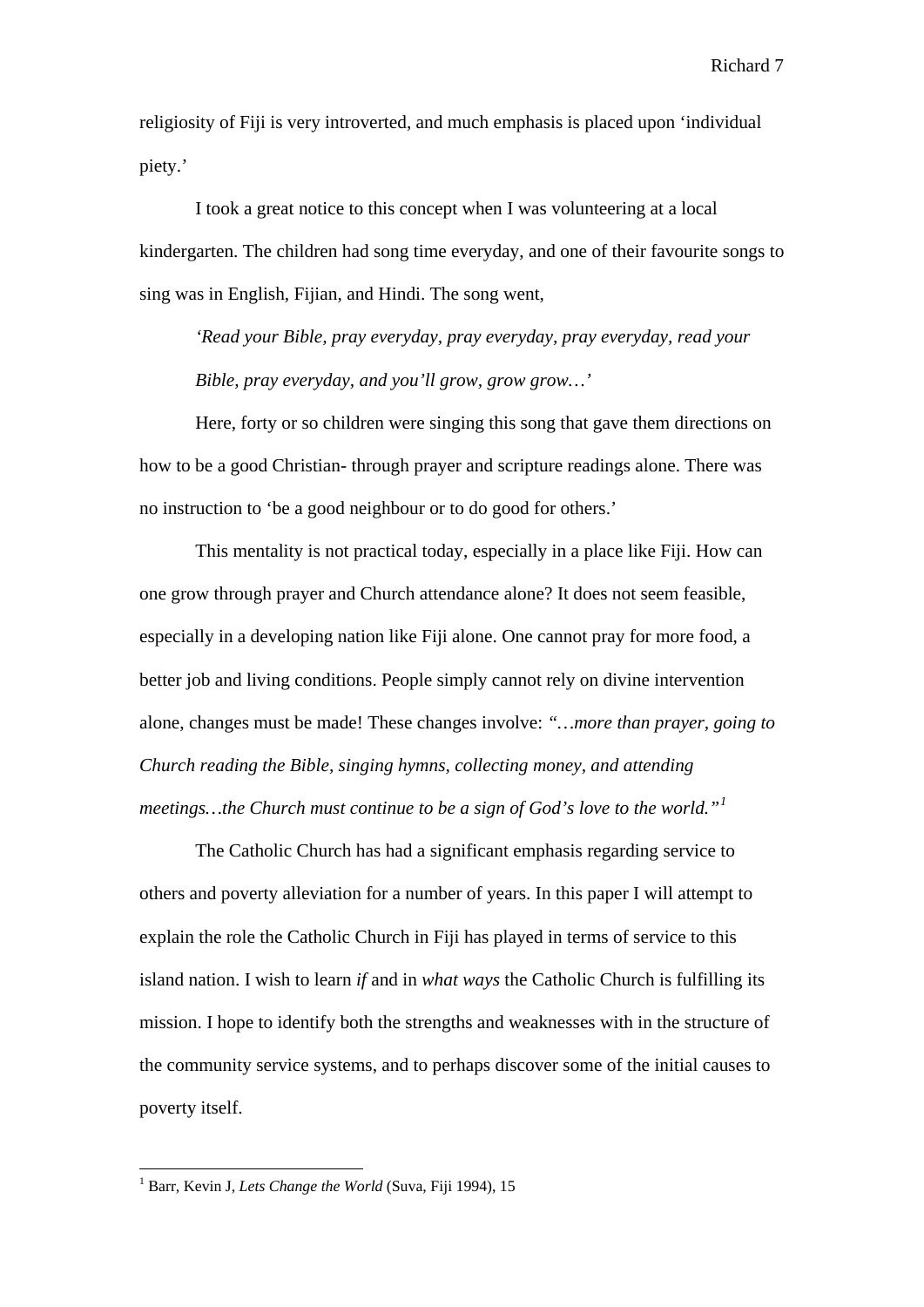I chose to emphasize Catholic social services and charities for my Independent Study for no other reason than familiarity with the religion itself. I could have easily researched the social services stemming from Methodist or Anglican faiths, however I chose not to do so for two particular reasons. I felt that exploring many different faith backgrounds would be far too large an endeavour for four weeks of research. I also felt that I would not be able to give justice to a faith background I had no prior experience with.

I was raised in a strong Catholic family and am currently attending a Catholic university at home. I attend Mass regularly, and am involved within many of the Campus Ministry programs. My concentration in Peace and Justice Studies has allowed me the chance to take classes where religion is of primary focus. My advisor and mentor at school is an Edmundite Priest, and I am also actively involved within my schools volunteer outreach program, M.O.V.E. (Mobilization Of Volunteer Efforts) that is also a component of the Campus Ministry.

 It is not my intention to condescend any faith background whatsoever. I use Catholicism as a base for my research to gain a better understanding of my faith crossculturally. Despite being a devout Catholic, I do have serious issues with the way the Church is run. However, I feel that the good of the Catholic Church strongly outweighs the faults it has. In addition, I firmly believe that I am no less Catholic for having these issues. This is, for example, no different than someone having 'beef' with America, while still calling themselves an American.

My semester in Fiji has tested my faith in ways very unfamiliar to me. Sharing my semester with five other girls from various faiths, not to mention the many different religions of Fiji has made me aware of my 'religious naïveté' if you will. I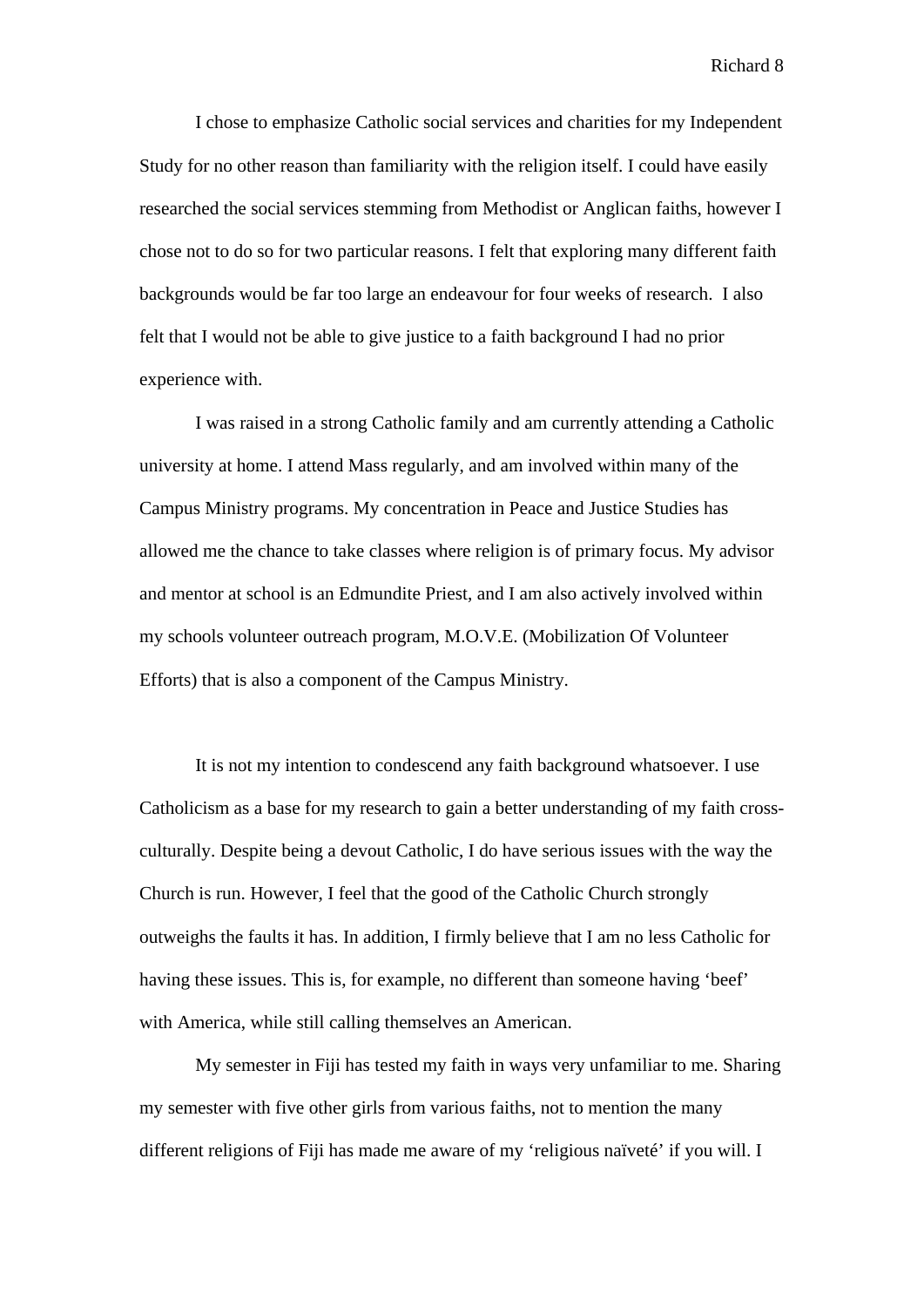have grown up in a French-Canadian Catholic community, and attend a very progressive- and very liberal- Catholic school. I have never been more aware of my religion than here in Fiji. This is not only because of the because of the great religiosity of this country, but also due to the many discussions I have had with my peers regarding religion leading into the wee hours of the morning. I have had to explain and defend Catholicism often, something I have never had to do before. This semester under my belt, I not only feel more grounded in my faith, but more aware of other religions and beliefs as well.

 I, like the five other girls studying with me, chose my research for personal reasons. Service plays a very special part in my life. I wish not only to help others who are less fortunate than myself, but to help people help themselves as well. I feel that I was placed on this planet to help others, and to live a Christ-like life. It is my hope that this research Project will help affirm my faith. I hope to become a better Catholic, and return to the United States with a better and deeper understanding of my faith and what Catholicism does for others, and what it means to people across the globe.

#### **A Brief Look at the History of Catholicism in Fiji**

 The first attempt to bring Catholicism to Fiji occurred in 1842 by French missionaries who had the mentality to evangelise South Pacific islands like Tonga, Fiji, and Samoa.<sup>[2](#page-9-0)</sup> When the missionaries arrived on the Fijian island of Lakemba, located in the Lau group, they were almost immediately denied access to land, and left to spread Catholicism to Tonga. Upon the order of a new bishop, a second attempt

<span id="page-9-0"></span> 2 Kelly, Charlotte M, *History of Catholics in Fiji*, 1844-1944 (Suva, Fiji, 1944), 3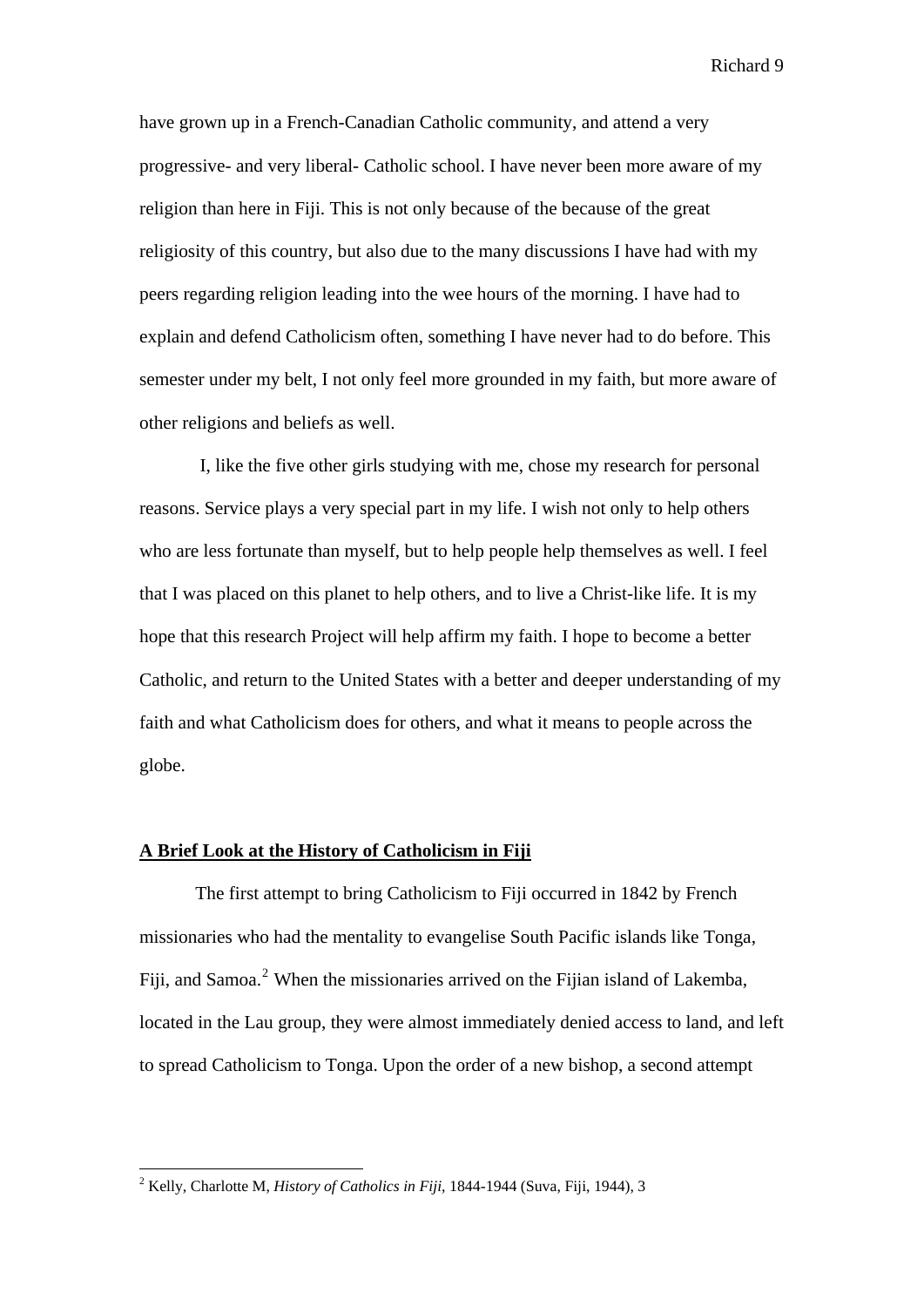was made two years later on Namuka, an island forty kilometres south of Lakemba; it was here where Catholicism truly began.

 Due to the harsh living conditions Lakemba offered the missionaries, they sent forth to the island of Ovalau where, after twelve years, the Marist Brothers established the first Catholic Church. The missionaries in Levuka, the town where they settledpaved the way for more missionaries who were sent to towns like Rewa and Ba.

 Catholicism gradually spread as schools in each station were established. In 1952, religious orders like the Societies of Mary, Society of St Columban, and Sacred Heart started serving the community.<sup>[3](#page-10-0)</sup> As of 2004, there were over 87,000 Catholics in Fiji and 35 parishes, comprising 9.1% of the population (see Appendix 1.)

#### **Catholic Mission and Commitment to Service**

 Before one understands the Catholic mission and commitment to service, one must understand the shift that occurred within the Catholic Church called Vatican II. The second Vatican was the change in perspective and structure the Church took up between the years of 1962 and 1965. Vatican II more or less brought the Catholic Church into the current century. Before then, Catholics viewed the individual person abstractly, as 'disembodied spirits'<sup>[4](#page-10-1)</sup>, just another lost soul in need of salvation. After Vatican II, the Catholic Church came to the realization that each human being comes from different social, economic, and political institutions, and one must cater to these different backgrounds. Meaning, the Church is comprised of many different people from many different backgrounds, and rather than treating everyone as if they came from the same background, one needed to embrace the diversity among Catholics, while treating everyone as equals.

<sup>&</sup>lt;sup>3</sup> O'Mahony, Rev. Charles, Columbans in Fiji (Columban Education Office, Suva 2002), 8

<span id="page-10-1"></span><span id="page-10-0"></span><sup>&</sup>lt;sup>4</sup> Morrissey, John and Richard Keelan, The Call to be Just (Society of St Columban, Suva), 44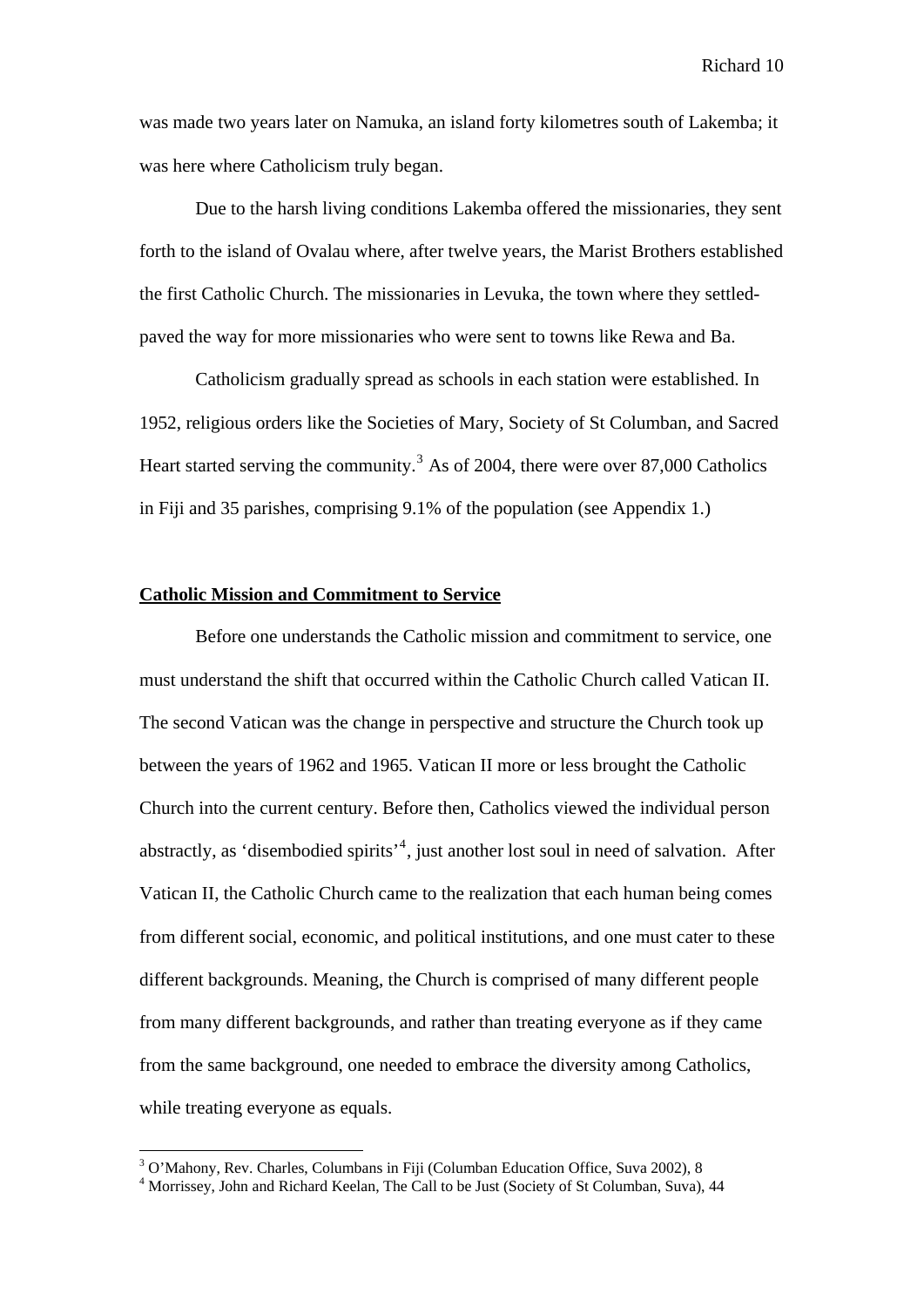From here the Church began to recognize and believe in the dignity of the Human Person, an individuals fundamental right to life and respect, regardless of what social, economical, or political state they are in. Given the current state of the world, and the violations of human dignity today- the Catholic Church then became more conscious of the need to take up the cause of those who are being exploited or oppressed. *However, any belief or idea, without the wherewithal and initiative for change, is worthless.* This being said, the Church was forced to take a look at itself and to really question whether it indeed practiced the love and acceptance that it preached.

### **Catholic Social Teaching**

 The Church believed that in order to uphold its beliefs in a universal worth of every individual, it needed a form of curriculum to do so. Thus began the implement and instruction of Catholic Social Teaching (CST.) Catholic Social Teaching is a way that the Church can carry out what it believes. CST is the attempt to prove that the Church does not live in isolation from the rest of the world. CST applies the teachings of Jesus Christ in the Bible to society today, how Christians should incorporate these teachings and mentalities into their daily lives. Christianity is more than just keeping the Sabbath.

Some of the teachings are as follows:

## *The Dignity of the Human Person.*

 As stated above, the Dignity of the human person is the belief in the inherent worth of the individual. Human life is sacred and the Dignity of the individual is the initial beginning for the moral vision of a just society. It stems also from the concept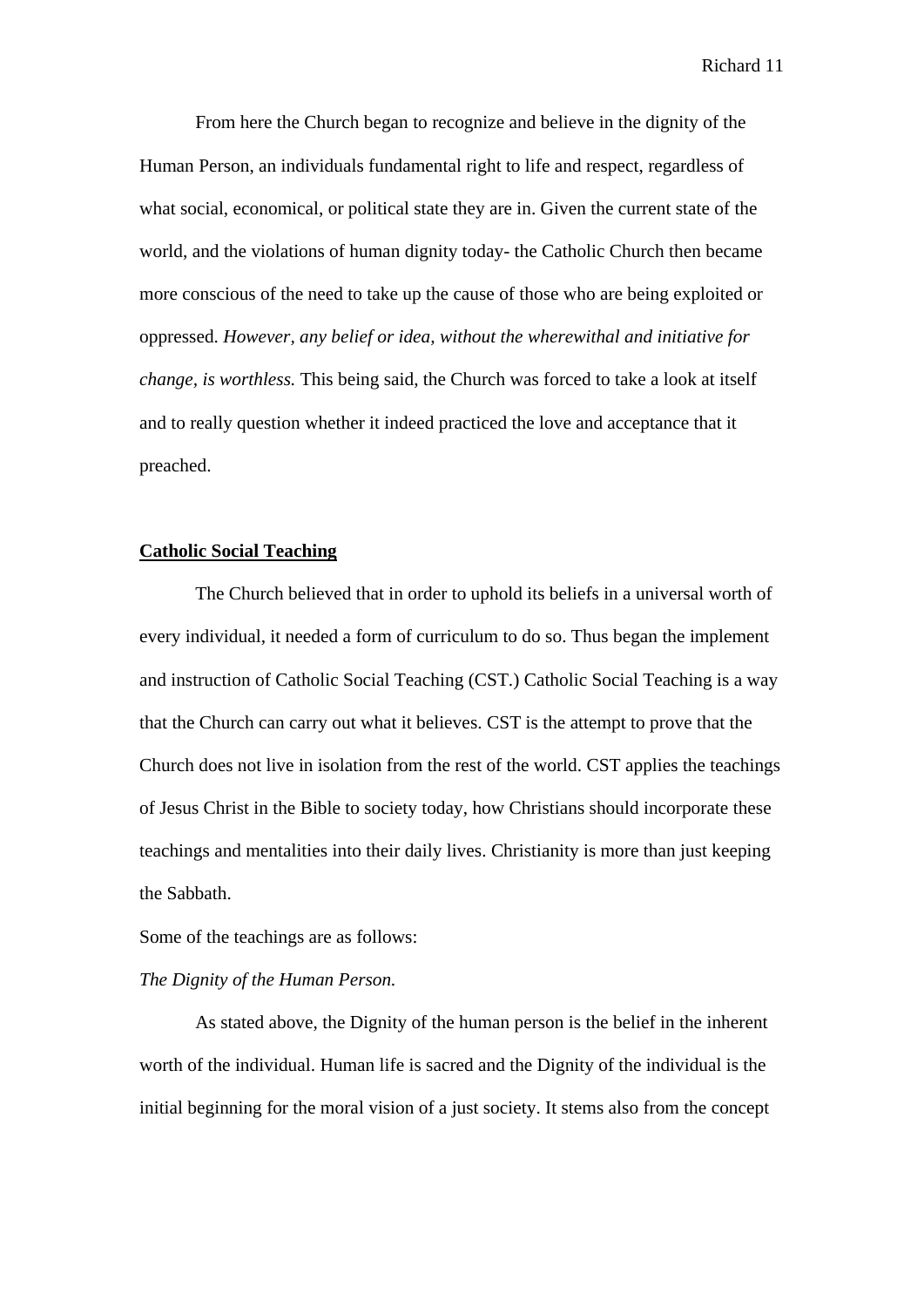that human beings are made in the likeness and image of God. The human person takes precedence over all ideologies and structures.

#### *The Common Good and Community*

The Human Person is not only sacred, but social as well. One realizes the dignity and rights one has through relationships with other human beings. This comes by living in community with others. Humans grow and fulfil themselves within communities. How we organize ourselves within these communities, be it economically or politically, affects human dignity and the ability for human beings to grow within said community. One must be conscientious of this when organizing a community.

In a community, it is also implied that one must 'love thy neighbour'. We must take this concept and take it as a broad social commitment as well. Everyone must contribute to the whole of society, and work towards a Common Good. *Option for the Poor* 

 The moral test of a society is how it treats its poor, those who are denied their sacred fundamental human rights. These people are the vulnerable members of a community. Catholics are called to look at public policy and the decisions or others and how they affect the poor. The Option for the Poor is also the societal effort to achieve the Common Good, as stated above. A just community can be attained if one is aware to the needs of the people who are on the margins of society.

#### *Rights and Responsibilities*

 Human dignity can be protected and a healthy and just community can be achieved only if human rights are protected. However with these human rights come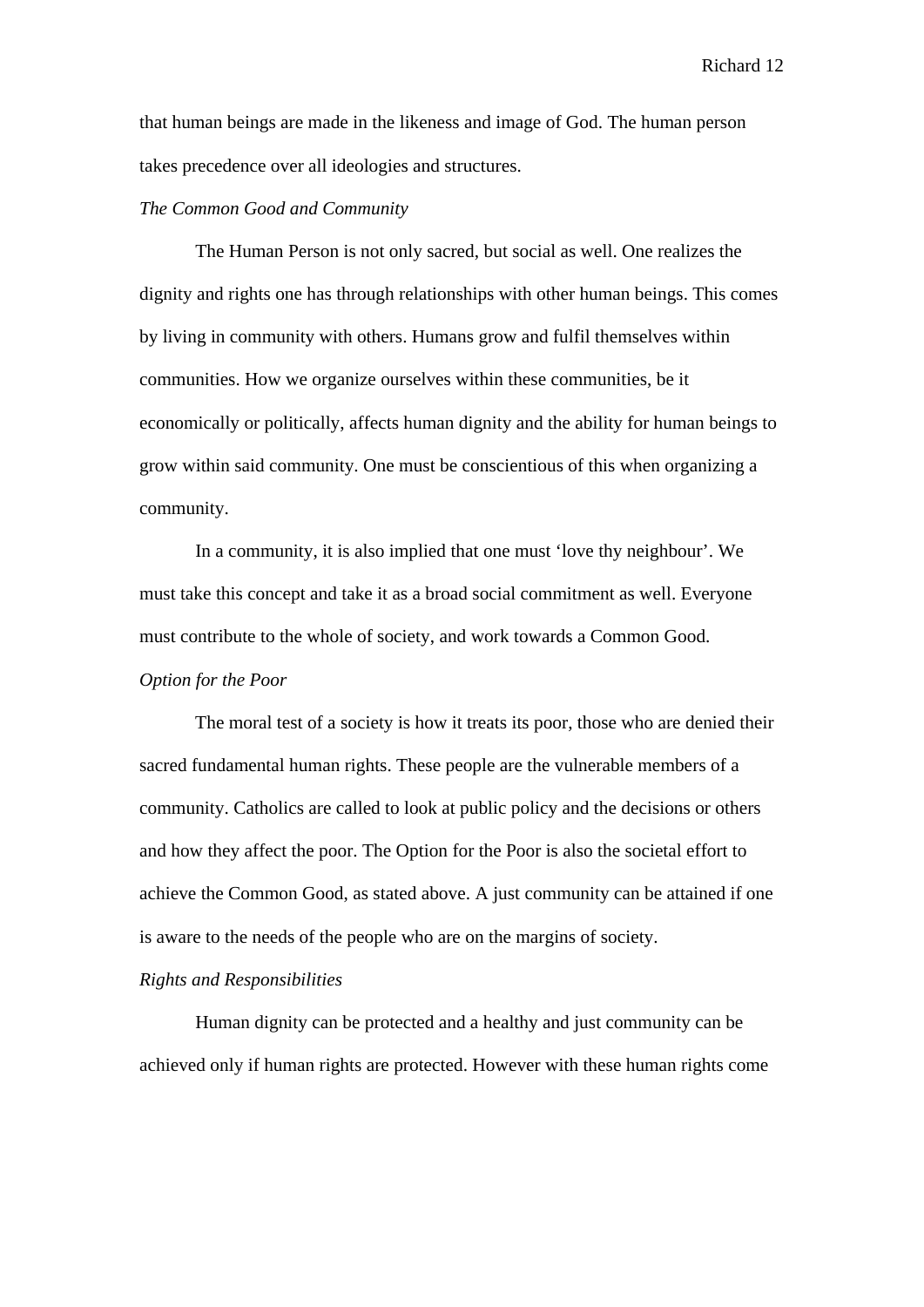duties towards one another- within the family, and society as a whole. Every human has a right to participate within a community.<sup>[5](#page-13-0)</sup>

#### **Catholicism and Service**

 Considering Vatican II's shift of a simple spiritual individualistic religion to a more other-centred, 'put-my-faith-into-action' mentality, it is no surprise for the increase in charitable actions over the course of the century.

 Thus, people express their concern for others and work towards a better sense of justice through genuine concern for the poor. Those who are suffering from poverty, lack of access to necessary resources for the means of survival- things that people have a basic human rights to. The people who constantly: *"rely on the Charity and the mercy of others- the powerless, helpless, and defenceless."[6](#page-13-1)*

Given all of these beliefs that are engrained within the Church's teaching, it is unmistakable that the idea of service to others compliments the teachings of the Catholic Church, and vice versa.

## **Service Theory**

Before looking at the Catholic services researched, one should look at service itself, and the components therein. In a survey taken regarding volunteerism at a Catholic university in the United States, students were asked how they feel they make the biggest impact on the world (see Appendix 2). The options provided fell under the realms of a) Charity, providing direct service, b) programming, helping set up/support community service organizations, and c) advocating for Social Change. The results are below:

 5 Society of St Edmunds Mission Statement. www.sse.org

<span id="page-13-1"></span><span id="page-13-0"></span><sup>6</sup> Morrissey, 150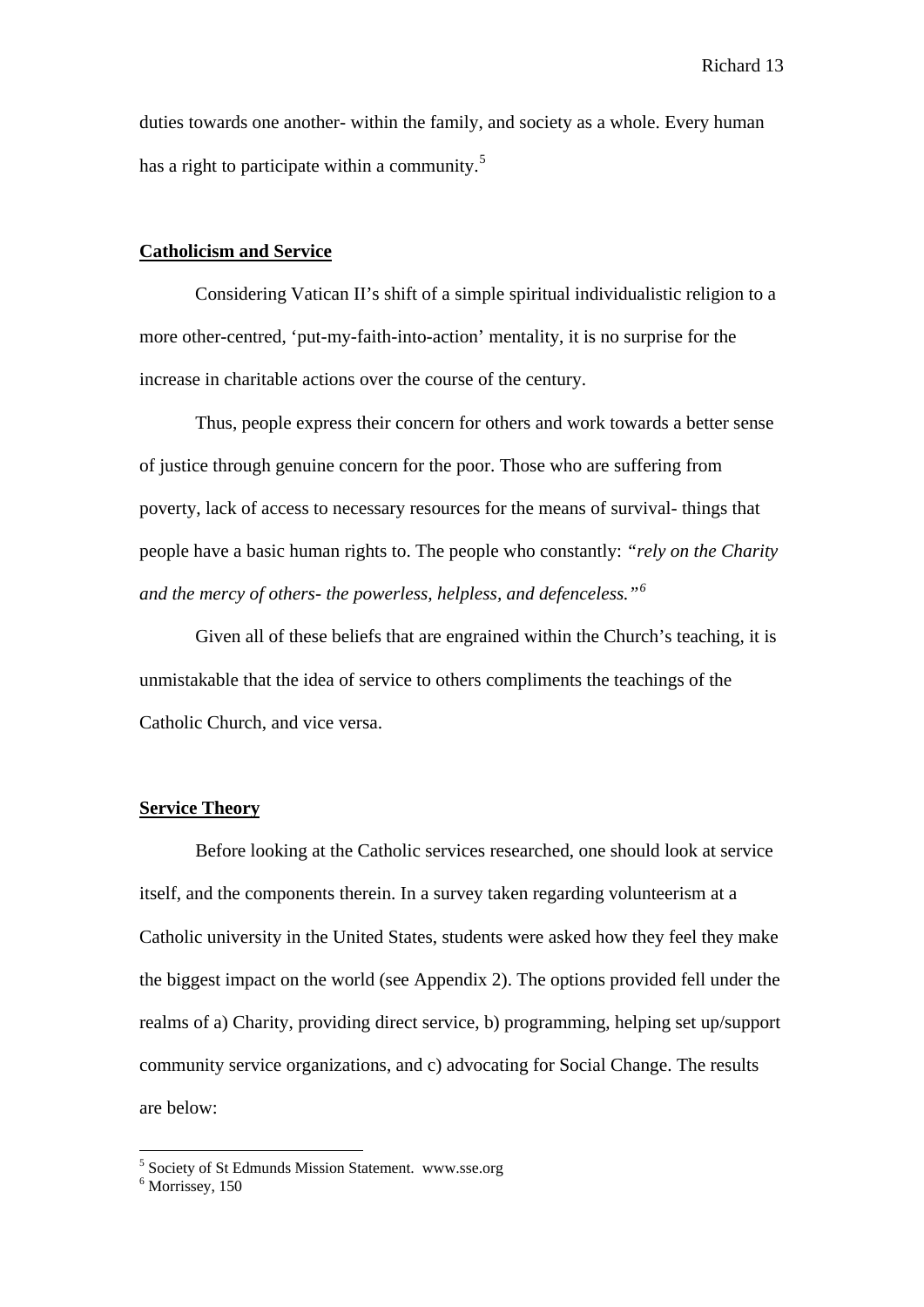

Here I will explain each paradigm and will give an example of each. First we will start with Charity.

## **Charity**

Charity is seen as direct service, where the control of the service remains with the provider. Charity is often limited in time, and has limited impact on the people served. It is often seen as temporary, confined to a particular affected people, and reaches out no further than to the people directly involved. Charity often provides people with the basic needs that are required for survival. Providing direct simple service to others, there is little attempt to understand and learn about the structural causes of the problem at hand.

One prime example is a soup kitchen; take the Salvation Army for example. It opens its doors every afternoon to serve food to people in the area who are unable to provide a meal for themselves. The servers stand behind the counter with smiles on their faces as they administer coleslaw and goulash to those in line. Conversation is minimal and rarely goes any further than 'how are you doing today?' or 'milk, juice or coffee?' There is little attempt to get to know the people in line, and to perhaps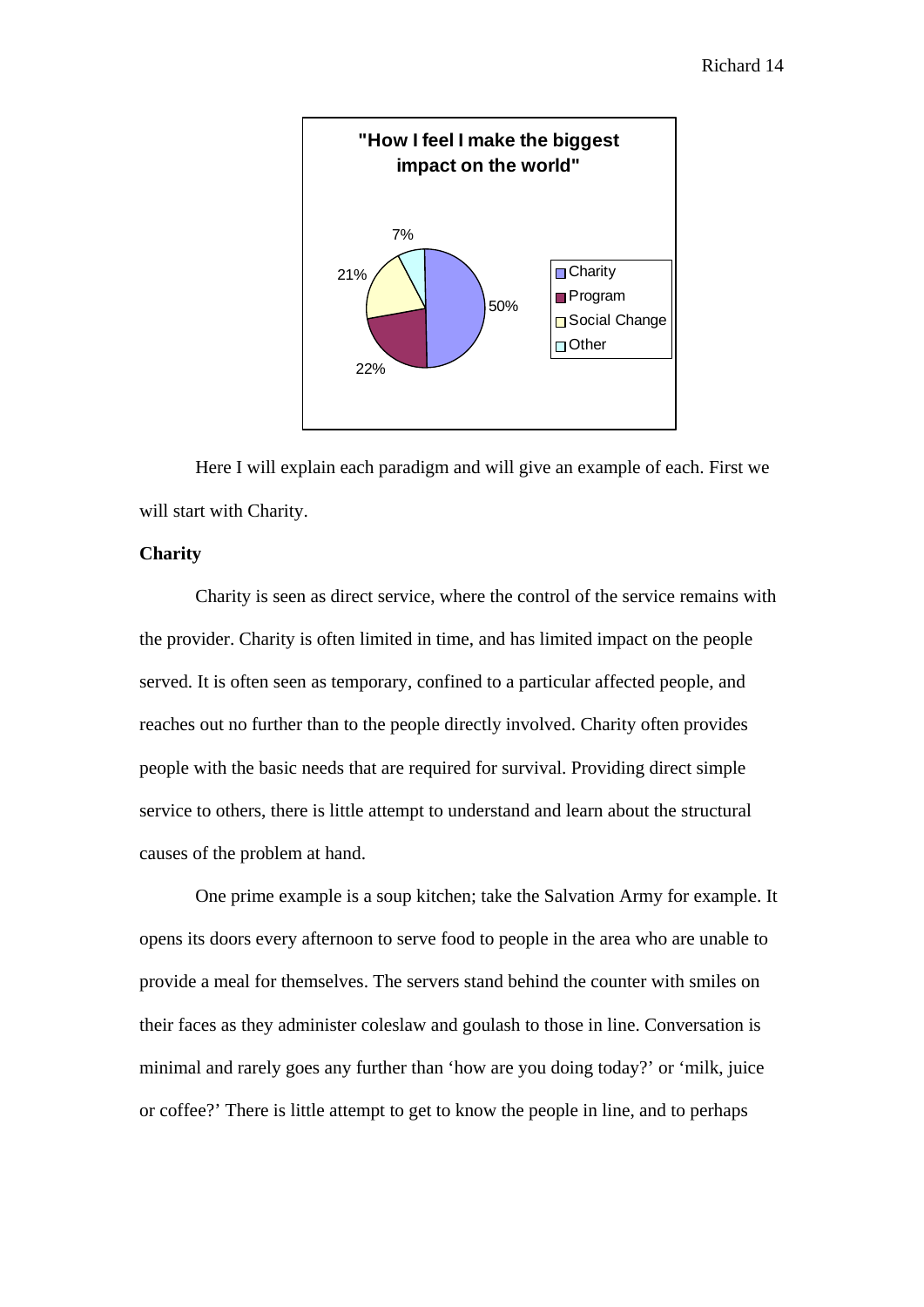learn why these people are there needing assistance in the first place. It can be said that the needy are seen more as objects than as individuals themselves.

Apparent in the graph above, approximately  $\frac{1}{2}$  of the students felt that the greatest impact they could make on the world was through direct service. Charity is an open and loving act, based on unconditional giving.<sup>[7](#page-15-0)</sup> It provides people with fundamental basic needs, and makes people more aware of the inequality existent amongst society.

Charity does have some weaknesses as well. Oftentimes, Charity focuses on the deficits of the people served rather than strengths. Charity also has the capability to create a dependence complex- those being served are developing a reliance on those serving, rather than having the poor help themselves. *"Money, power and learning give a person prestige and status. They make a person relatively independent and enable him or her to do things for others. The really poor person, on the other hand, is always dependent upon others."[8](#page-15-1)*

#### **Project**

 The second paradigm of service is Project. Project models, address the social problem, and implement solutions to the problem. Project is different from Charity in that relationships are established. For example, those wanting to serve team up with an organization willing to fund the resources needed. Those serving would then use these resources to help others in need.

A prime example of Project would be an education centre, for underprivileged adults who wish to acquire necessary skills to help them have a better lifestyle and earn a steady income. For instance, a woman may notice that many poor men and women are unable to handle their finances. She then may ask a bank or local

<span id="page-15-0"></span><sup>7</sup> K. Morton, "The Irony of Service: Charity, Project and Social Change in service-learning." *Change*, (Fall 1995): 10

<span id="page-15-1"></span><sup>8</sup> Morrissey, 149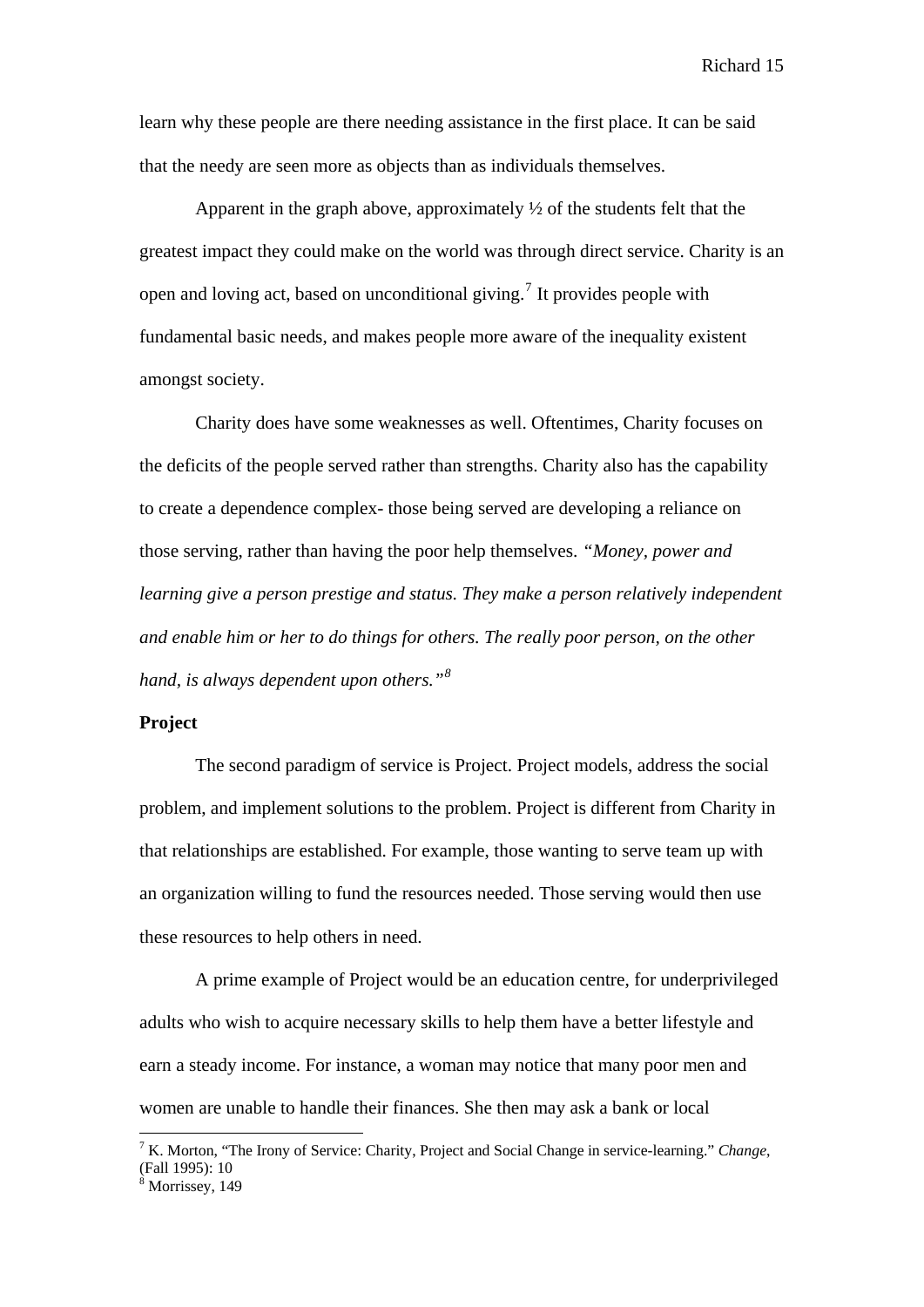businesses to help her fund a money management workshop, teaching people how to save, balance their checkbook, or attain credit. This type of service is helping people help themselves.

 One of the attributes Project has is the intention of developing self-sufficiency. This woman is providing those in need with the skills required to live from day to day. This is more or less a long-term form of service rather than a brief stop for food or bus fare, for example.

On the other hand, Project service does have some downfalls. Oftentimes, the Project established brings other issues into the light, which may or may not be related. This can be called 'unintended consequences.'<sup>[9](#page-16-0)</sup> Those doing service might not be prepared for these situations, thus having an effect on the initial Project itself. One is led into other existing problems one didn't' know needed attention. In addition to 'unintended consequences', Project service also places peoples in a social hierarchy, much like Charity- the educated and the uneducated, the haves and the have-nots.

Morton adequately describes another downfall or Project service and how the initial problem is defined:

"…Experts define problems differently than the people living them, primarily by applying analytical tools- theories- to the latter's solution. As helpful as these tools may be, the illuminate only a part of a given reality, and the danger lies in mistaking this part for the whole."<sup>[10](#page-16-1)</sup>

#### **Social Change**

The last paradigm of service is Social Change, also known by the term,

Advocacy. Social Change focuses on building rapport and relationships with people

who have the ability to initiate change on a larger scale, like tackling laws,

<sup>9</sup> Morton, 4

<span id="page-16-1"></span><span id="page-16-0"></span> $10$  Morton, 5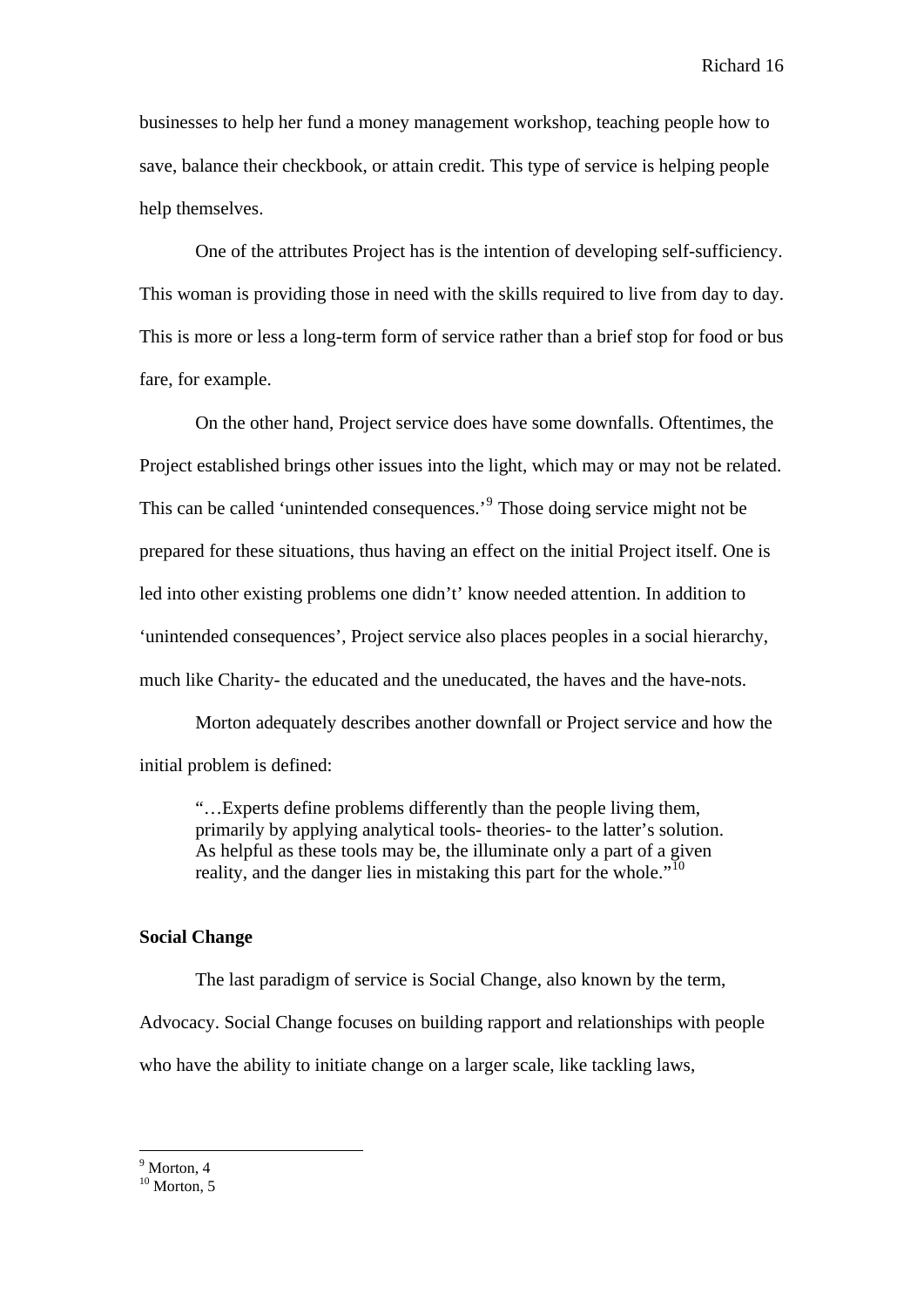amendments, and questions the policies of large corporations. Social Change strives to 'peel the onion' and works on finding the root causes of inequality.

"Advocacy, involves raising awareness of the bigger issues that affect the poor; speaking out, whether in support, or critically about what governments, financial institutions and policy makers are doing and applying pressure through demonstrations and campaigns..."<sup>[11](#page-17-0)</sup>

An example of Social Change would be the actions of a 'just wages' campaign. People involved would show documentaries to the public, attend rallies and protests, and push the government to develop or change new policies.

Social Change is a very emotionally charged form of service, and is often fuelled by hard feelings or hatred. In addition, Social Change posses an outsider mentality. Those people affected by the change sometimes are not involved in the change itself, thus straying away from the relationship building that is familiar to Charity and Project service. Social Change works fro a shift in power, and puts much emphasis on analysis before action. Advocacy is more or less about the

*"…empowerment of the systematically disenfranchised. This emphasis answers the limitations of Charity and Project approaches to service…"[12](#page-17-1)*

 The story about the compassion of Dom Helder Camara and Mother Teresa adequately puts Charity and Social Change into context (see Appendix 3). Both kinds of service are needed, but have two entirely different approaches. Both, however, addressed inequality and poverty as an issue, but chose different directions on how to eradicate the problem.

<span id="page-17-0"></span><sup>&</sup>lt;sup>11</sup> Taylor, Michael, *Christianity Poverty and Wealth, Findings of Project 21*, (Oxford University Press, 2003), 13

<span id="page-17-1"></span> $12$  Morton, 6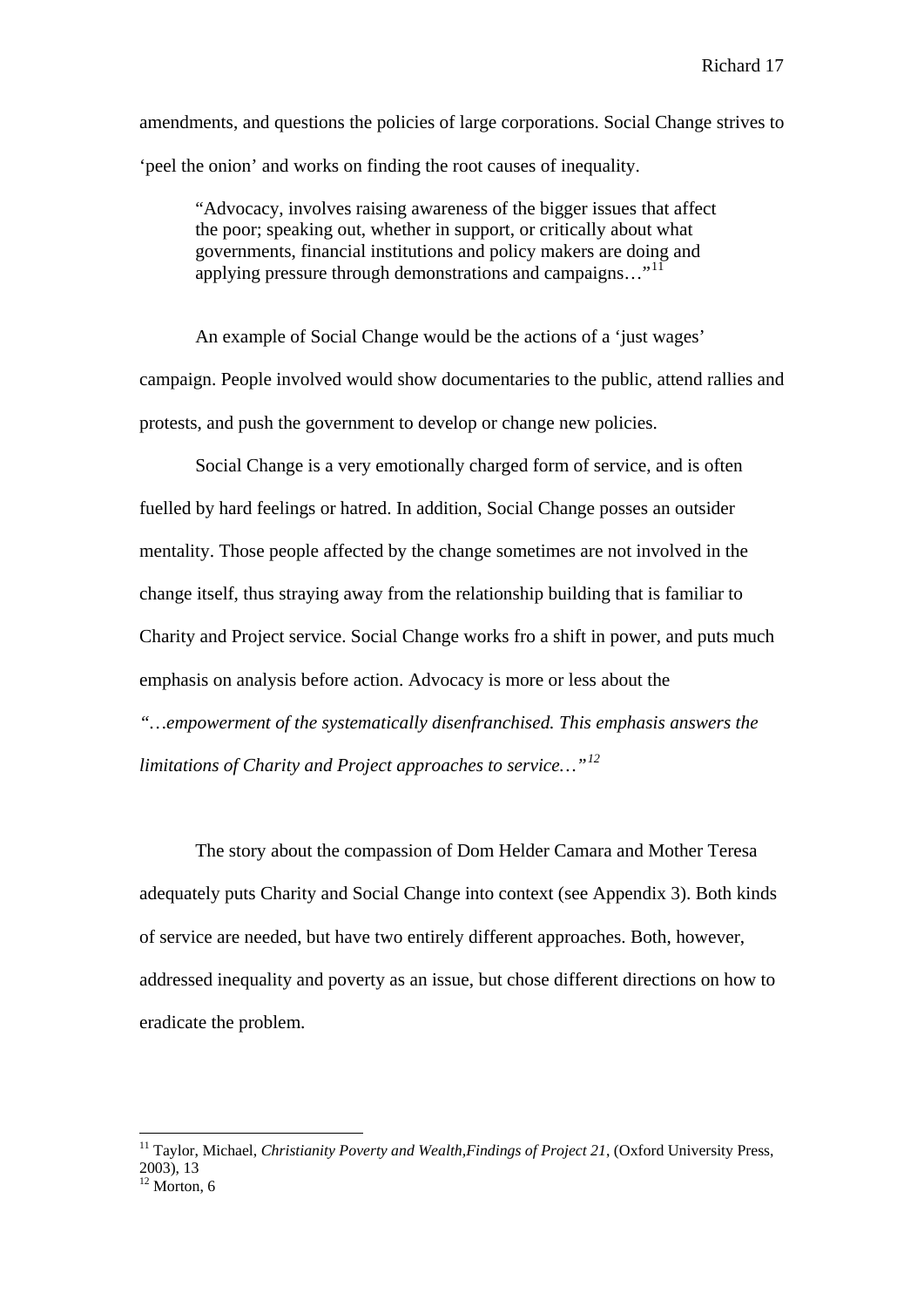#### **Heart, Hand and Head**

 These forms of service can also be identified and distinguished by three symbols, if necessary. Charity can be distinguished by the heart.  $\bullet$  the giving oneself to others. It is often seen as selfless and giving. Program can be seen with the symbol of the hand,  $\mathbb{W}$  depicting the action oriented helping-hand to enable others and to get a closer look into the problem of a community. Social Change could be thought of as a light-bulb,  $\mathbf b$  brain and head oriented, addressing structural problems that lie within governments and other civil agencies. Social Change is also full of bright ideas and concepts on how to change things bigger than itself.

#### **Methodology**

 I took a close look at five faith based service organizations- St Vincent de Paul, Homes of Compassion, Chevalier Farm Training Centre, and three religious orders- Daughters of Charity, Sisters of Compassion, and the Columbian Fathers. All of these people and organizations provided assistance within their community in various ways. I had interviews with almost every organization and order, and engaged in dialogue regarding poverty and the mission of their organization.

Over the course of my research, I took each faith based outreach program and placed them into the categories such as Charity  $\bullet$ , Program  $\mathbb{W}$ .

and Social Change

 I also wanted to apply and incorporate the heart, hand, and head mentality to my research, having recently becoming aware of this theory at my university. I have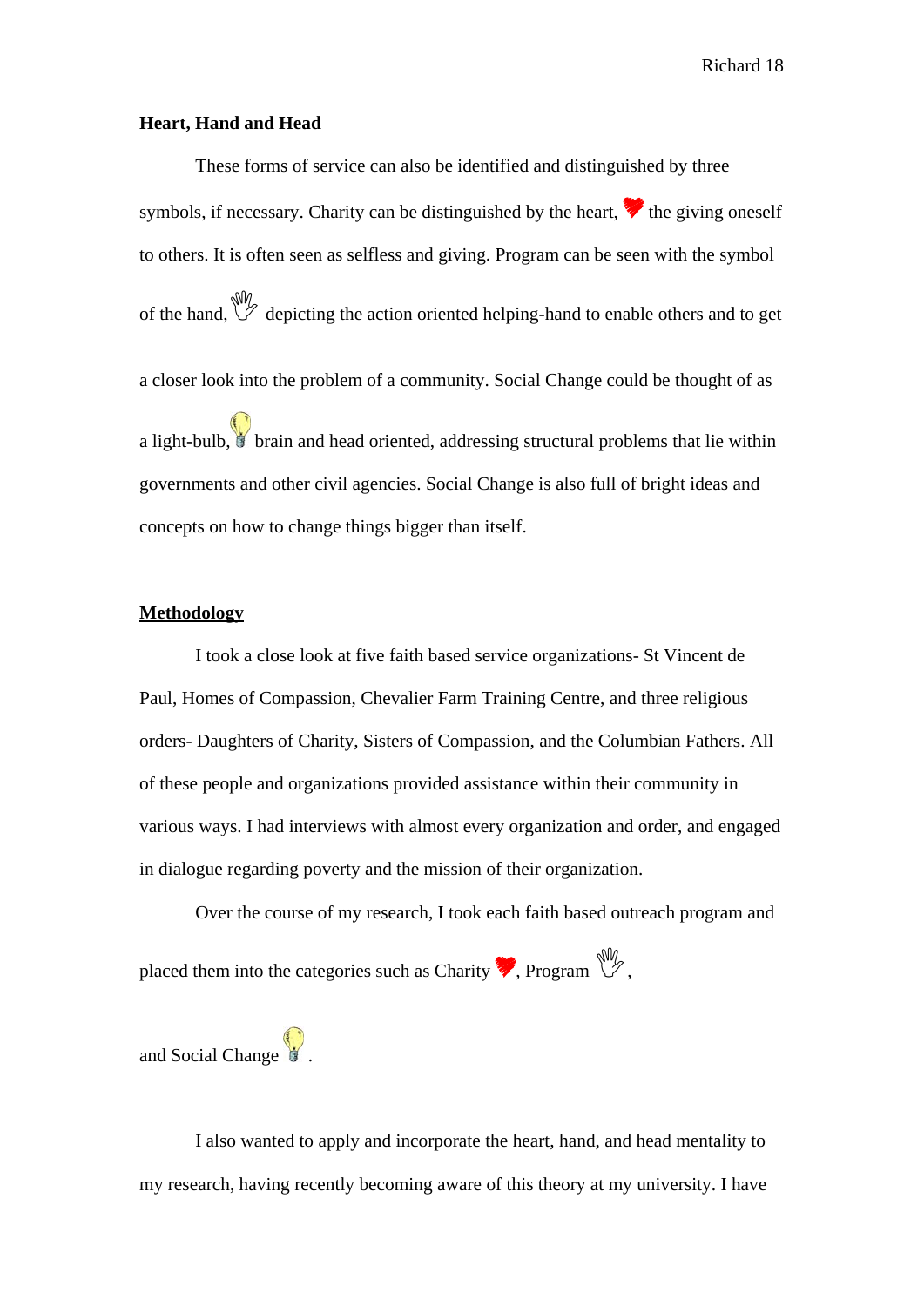seen this concept applied before, but have yet to apply it to service. I had a few focus questions to ask each person I interviewed, but was sure to leave the dialogue open for conversation to freely flow.

 For those who know or have seen my research, know that I fine it absolutely necessary to highlight, write and doodle on every paper that comes across my desk. If there were one thing that I could have done differently, it would have been to take advantage of the resources at the Pacific Regional Seminary. However given my learning style, it was not practical or beneficial for me to sit in an area looking at resources that I would not be able to loan, mark, or photocopy.

 There also were some problems with some of the interviews I had during my research period. Some interviewee's missing appointments, or arrived later than anticipated- things often expected when doing research. This was also the first time for me to engage in fieldwork.

Another weakness I encountered was the fact that the majority of my resources were by the same author, and, expecting new material, I often ran into the same information more than once. I was also very surprised at where my research took me geographically. I visited various places in parts of Suva I had never seen before, not to mention the religious orders that brought me to the Nausori area.

In addition to this, I was also very surprised at the number of people who were wiling to take time out of their busy schedules to talk to me. I was surprised that, of those who did speak to me, the majority of the men and women were part of religious orders. In the United States, one would never find this great a number of religious people in one area; this was something I did not think to expect.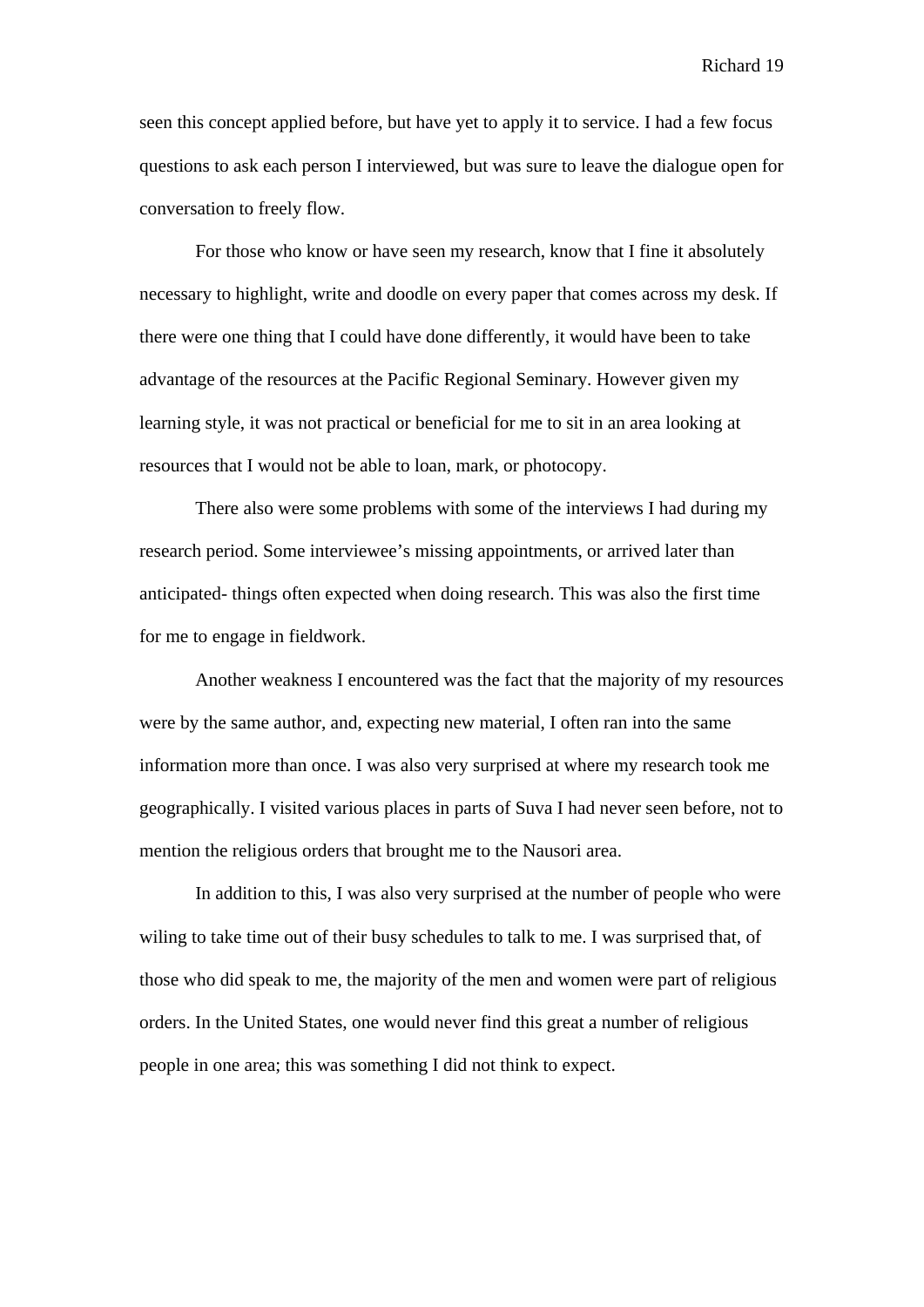Here I will go through each organization, describe their actions, and why they fall under each category. I will touch upon the interviews within each organization, and how they felt their job helped Fijian citizens.



#### **St Vincent de Paul Society**

 The first place I visited was the St Vincent de Paul parish in Nausori, where I met with the parish priest who informed me about the St Vincent de Paul Society, a group of parishioners who set out to help the poor and to see Christ within every individual. This society was founded in memory of St Vincent de Paul, the patron Saint of Charity. St Vincent's Society is located in nearly every Catholic Church in the country.

 The St Vincent's logo depicts the hand of Christ that blesses the Cup of Life, the hand of love that offers the cup, and the hand of suffering that receives the cup. The St Vincent de Paul Society expresses this action above through their direct assistance with the poor. People from the community (from the parish as well as from outside the parish) often come looking for a boost. The St Vincent Society then visits the people in need at their homes, determines whether or not they are in need of assistance, and will then administer aid either in the form of food, bus fare, or the allotment of a child's school fees; wherever the assistance is needed. The society avoids giving money to families for the reason that one cannot determine whether the money is spent wisely. The funds needed to operate the society are provided by street appeal- Church members shaking cans on the street, or by the donation boxes at the airports.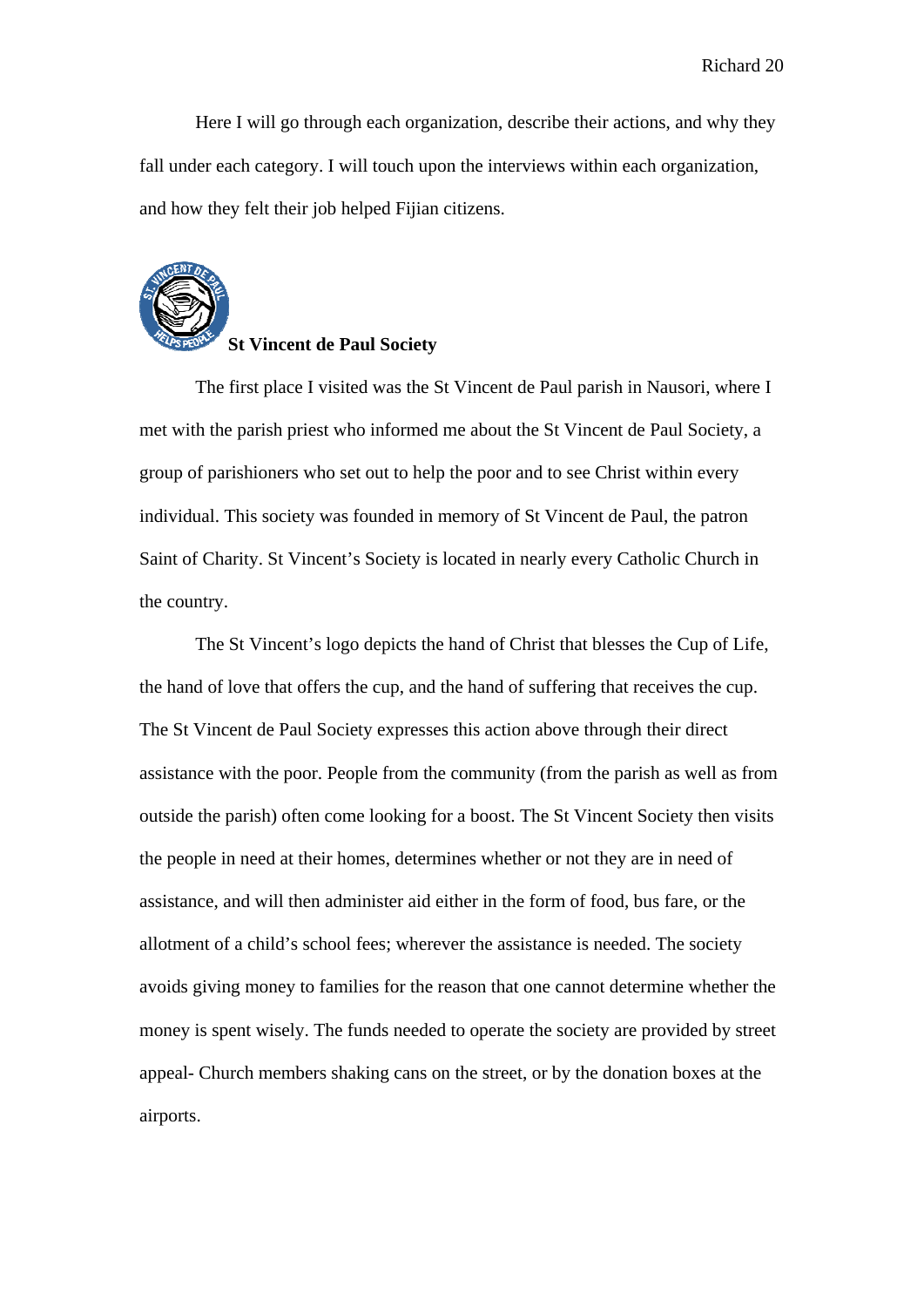The St Vincent Society also pays weekly visits to area prisons, providing newspapers, cigarettes, and conversation to the inmates. It is said that the inmates look forward to these visits, not for the material gain, but for the camaraderie that the inmates and the visitors have. Oftentimes what people need is a listening ear.

 In an interview with the head priest of the Nausori parish, Interviewee #1 stated that the poverty in Fiji is due to the mismanagement of funds, and the accumulation of unnecessary things. Interviewee #1 also commented on education:

"The lack of education has a lot to do with the poverty of Fiji, that's why we are so keen on providing for school tuition and uniforms. With education we will be able to alleviate the poverty we see."<sup>[13](#page-21-0)</sup>

Placing St Vincent de Paul in the proper service category, one would have to say that it would go under the  $\bullet$  paradigm, applying it to Charity. The society is providing immediate assistance to the needy. It is seen as a one-stop need that requires no further follow-through.

#### **Homes of Compassion**

 $\overline{a}$ 

Another  $\triangledown$  centred organization I visited was the Home of Compassion, located in Samabula. Home of Compassion is a home for the elderly and physically disabled from various faith and ethnic backgrounds. It was started by the Sisters of Compassion, an order of nuns from New Zealand who *"…respond to the needs of [their] time with courage, hope and joy so as to realize the compassion of God."[14](#page-21-1)* The Home of Compassion was established in 1952, and has been functioning ever since. There are currently twenty-two residents at the home, and the staff works endlessly to provide three meals a day, entertainment and hygiene care to all of the residents. Many of the nuns are registered nurses as well, which helps them serve the

<span id="page-21-0"></span><sup>13</sup> Interviewee #1. Personal Communication. 1 May 2006

<span id="page-21-1"></span><sup>14</sup> Daughters of Compassion, *Celebrating 50 Years in Fiji*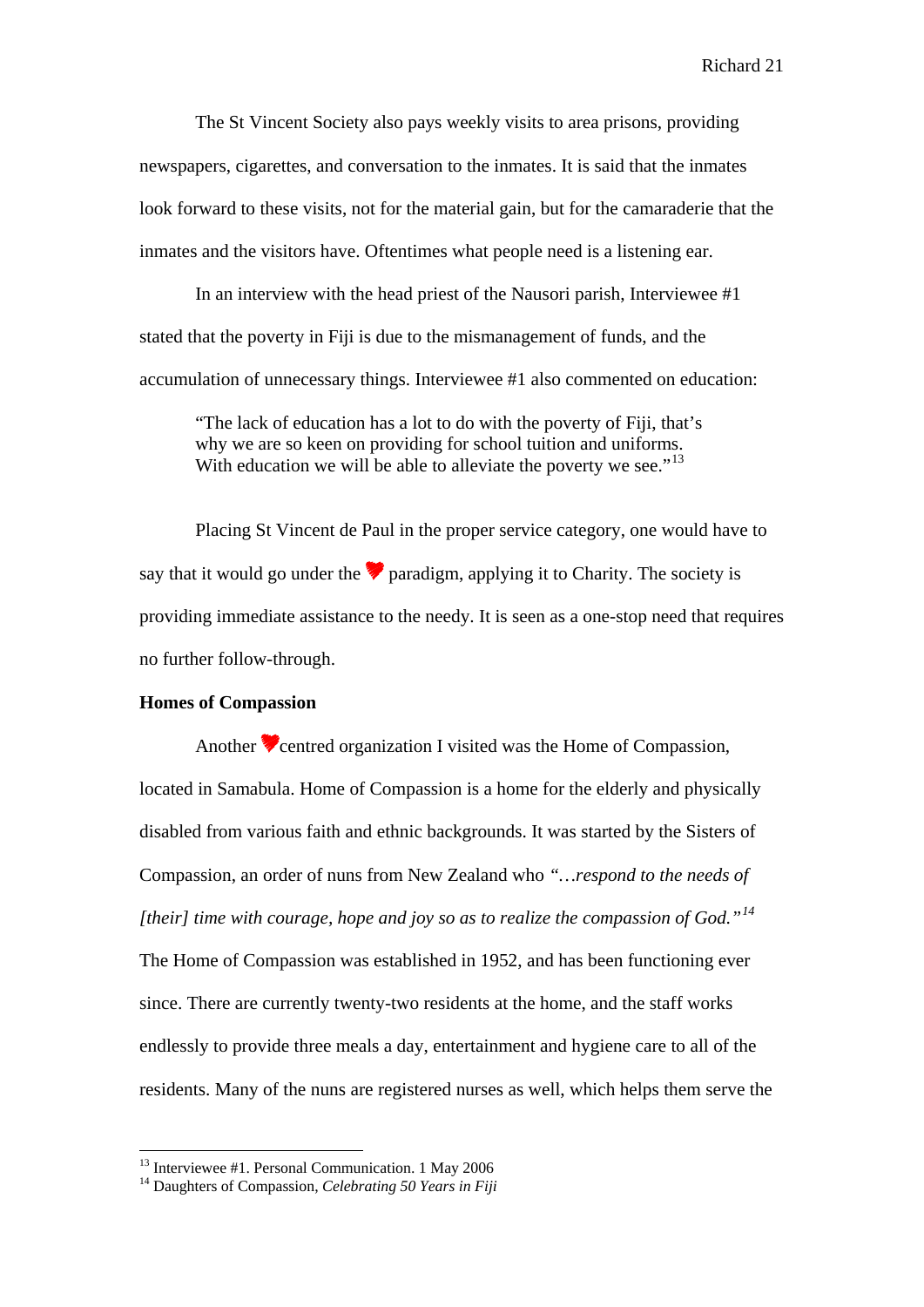residents to an even better extent. The home is able to sustain itself by the donations of food from neighbours and local markets, and medical supplies from non-profit NGO's like OXFAM and the Loloma foundation. The Sisters of Compassion also receive governmental grants four times a year to pay for utilities. The small fee for the room and board of the elderly and disabled goes directly to the staff that is not a part of the religious order.

 During my visit at Home of Compassion, I asked Interviewee #2, one of the nuns who helps run the home, what the biggest struggle of operating the establishment was. Interviewee #2 replied that the lack of assistance from Church members was very frustrating, along with the little-to-no visitations from family members:

"We'll have the family members come in when their relative is sick or dying, and express their sorrow. They'll say, 'This hurts so much, I am so sad' then I get upset and say 'Who are you to say that? You did not visit them when they needed you the most, you only come now, when they are gone." $15$ 

Home of Compassion is a  $\bullet$  centred facility in that they are providing direct need to the elderly and disabled at the present time. They provide the immediate needs like food, shelter and health care.

# *<u><sup>\\f{(i)}* **Daughters of Charity**</u></sup>

 $\overline{a}$ 

 My trip to St Vincent's in Nausori also gave me the opportunity to visit the Daughters of Charity, a small order of nuns serving the community. Here I met with Interviewee #3 who explained that the Daughters of Charity first originated in France and gradually developed stations all over the world.

The Daughters of Charity predominately work with Nausori's youth- working in schools, and establishing after school programs and children community centres. Sister Patricia explained that she first felt called to serve the community, especially

<span id="page-22-0"></span><sup>&</sup>lt;sup>15</sup> Interviewee #2. Personal Communication. 4 May 06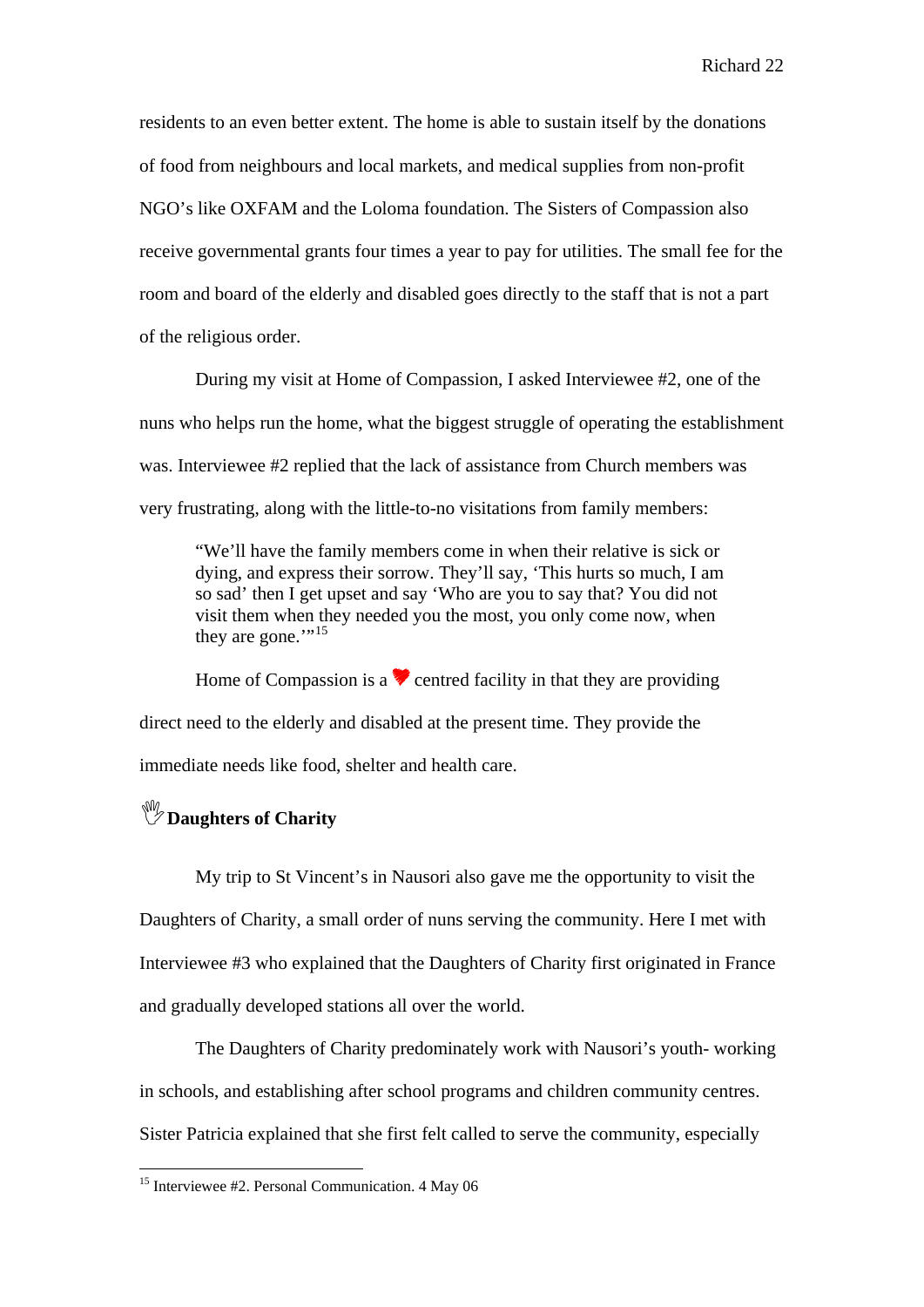the youth, when she saw the unsanitary conditions at a local park. *"Rebecca, children were peeing right next to the open faucet that they drank out of. The smell was atrocious; I'll never forget it. Children could not live like this, something needed to be done…."[16](#page-23-0)*

While Interview #3 told me of the many things her order was doing to help the community, I chose to pay particular attention to the computer classes the sisters were helping to run. Purchasing around twenty computers, the Daughters of Charity help teach basic computer skills to the community. People pay a small fee that covers two levels of training, which can take up to two years to complete. These classes cater to those who have not completed secondary school, and lack the sufficient skills needed for the job world. These skills are applicable to the business world today, and increase the chances of employment.

The computer centre is a prime example of the  $\mathbb{W}$  analogy. The Daughters are helping others help themselves through the education of practical skills. This form of service is long term, in that these skills will stay with the individual. It is up to the students to use these skills, and help themselves.

# ,**Chevalier Farm Training Centre**

 My research also led me to the Chevalier Farm Training Centre, located outside of Suva in an area called Wainadoi. While I was not able to take a trip out to visit the farm, I was able to procure some reading material about the farm and hear about its actions.

<span id="page-23-0"></span><sup>&</sup>lt;sup>16</sup> Interviewee #3. Personal Communication. 2 May 2006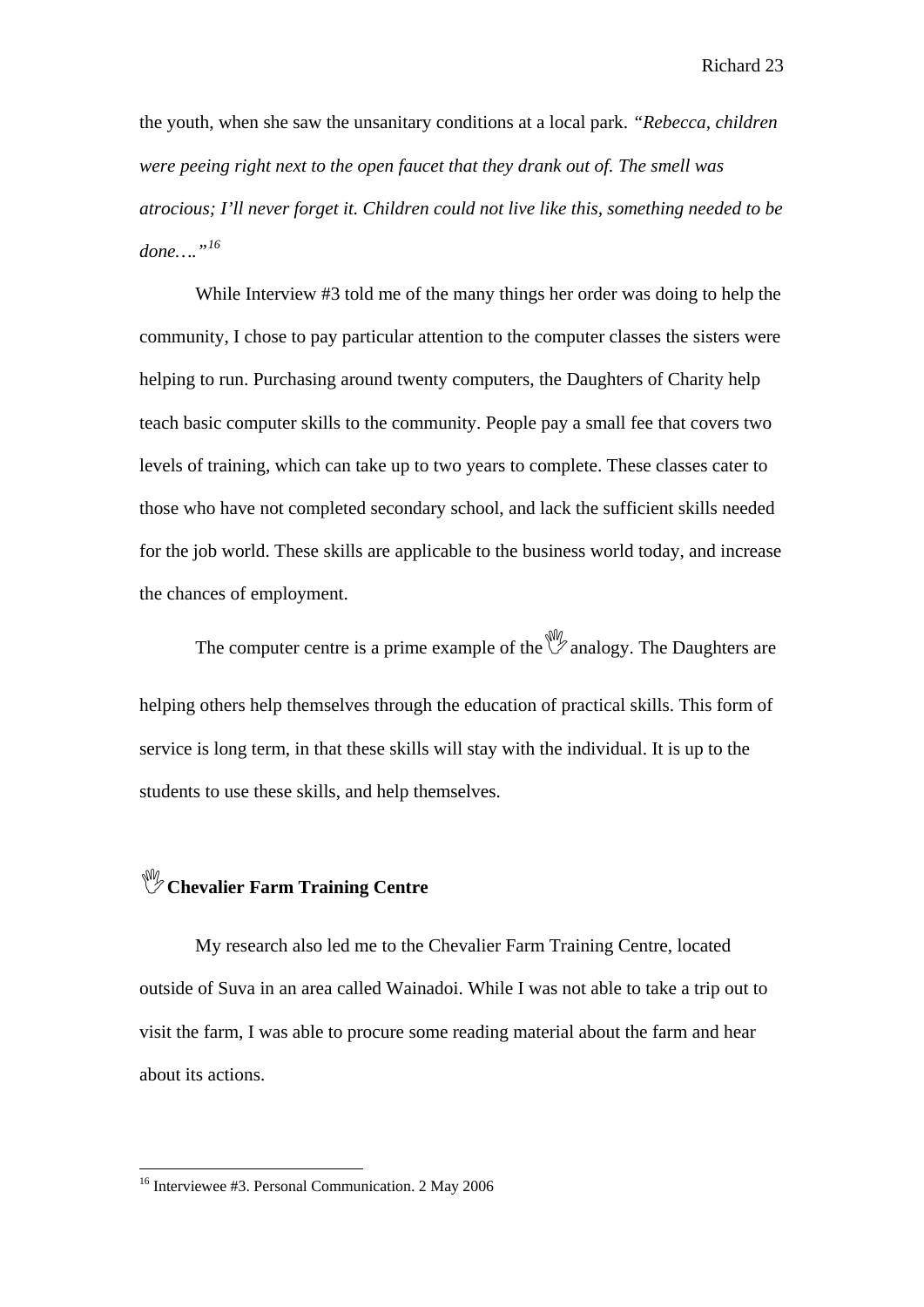Chevalier Farm is a home to twenty-four boys from broken or poverty stricken homes. The young men range from the ages of sixteen to twenty-four. These young men have been unable to complete secondary schooling for various reasons, and wish to acquire practical skills to help them have a brighter future.

Chevalier Farm Training Centre offers courses that introduce the boys to basic skills of agriculture and farm management, welding, woodworking and other vocational abilities that need to be taught and do not come naturally to the human being. Courses in English composition are also offered. This training centre is very hands-on, and the students learn by performing certain tasks rather than sitting behind a desk, being grilled with theories and hypotheses. Students grow their own food, as well as food to sell commercially. Upon completion of the program, students return to their homes possessing the necessary skills to operate or help operate a functioning farm.

Chevalier centre is a perfect example of program service- the centre helps these young men help themselves. Adequately worded in the resource obtained on Chevalier Farm:

"…Society has given these young men a poor start in life, but if we are willing to help them, they can grow in self esteem and achieve a lot of satisfaction in life. Chevalier Farm Training Centre at Waindoi aims to hold out a hand to those in need and to help them stand on their own feet and feel better equipped to face life..."<sup>[17](#page-24-0)</sup>

#### **Church and Politics**

Before we go any further, the concept of Church and Politics must be addressed. While the importance of both dichotomies exist, Church and state, to an extent, remain separate. Both play a significant role in the lives of many individuals. However, politicians may change, and inequalities may develop as

<span id="page-24-0"></span><sup>&</sup>lt;sup>17</sup> Chevalier Farm Training Centre, 3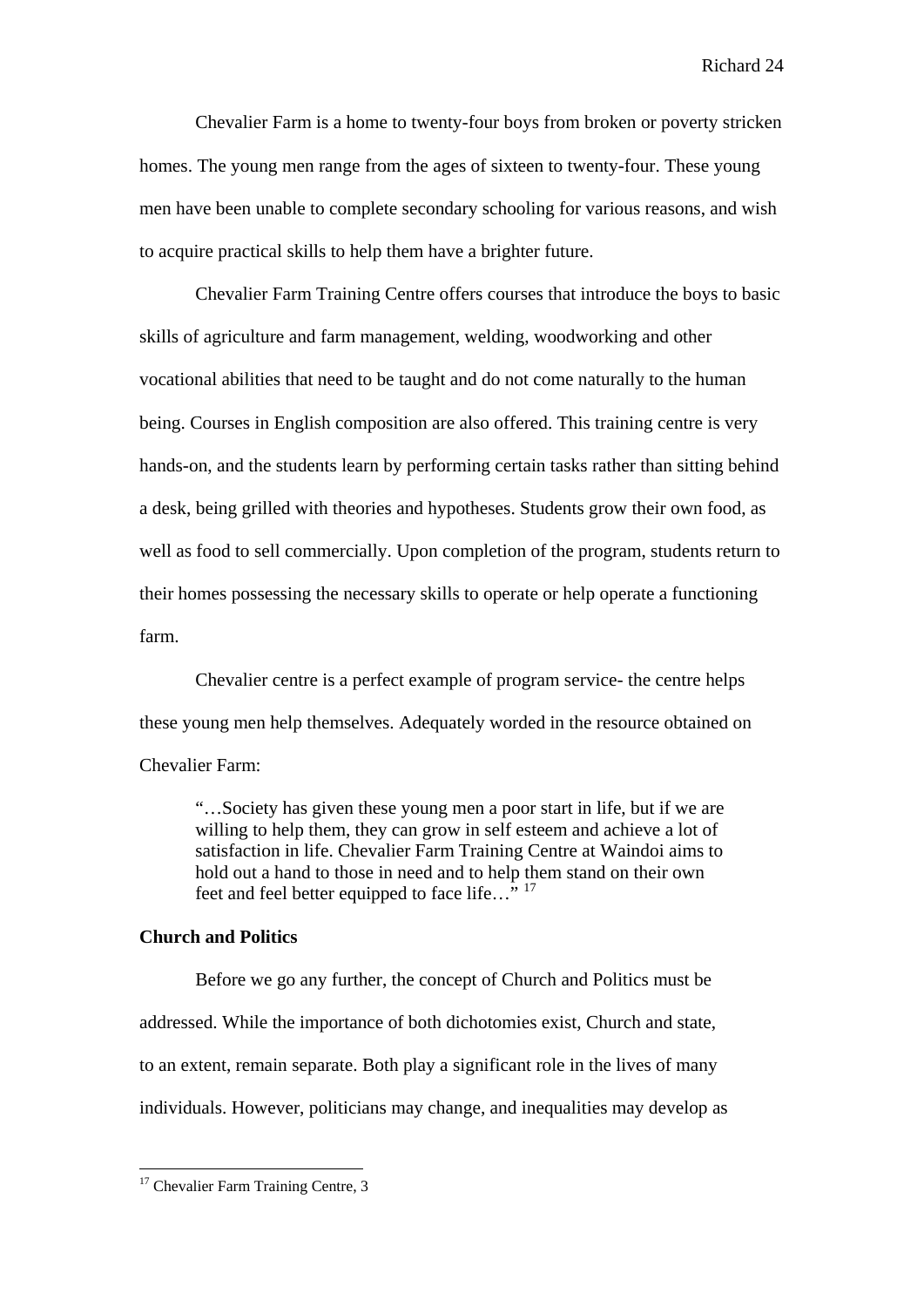a result of governmental presence. While this may happen, the Church remains constant and steadfast in their beliefs. The Catholic Church adheres to the mentality that:

"It is incumbent upon the Church to hold up the scrutiny of the Gospel and the values of the Kingdom any government or regime in which she finds herself under which her children must live and to evaluate and, if necessary, criticize the actions and policies of the government." <sup>[18](#page-25-0)</sup>

# **Society of Saint Columban**

 The last organization I chose to take a look at was the Columban Fathers, an order of priests stationed in Suva. The Columbans first arrived in Fiji in 1951 by request of the Catholic bishop at the time, to establish secondary schools throughout the country.<sup>[19](#page-25-1)</sup> The schools are still in operation to this day. In addition to the attention the Columbans devote to the education of Fiji's children, the Society of St Columban actively partakes in service that falls under the realm of Social Change.

 The Columban Fathers sponsor a missionary program, educating and preparing women and men to go overseas and do service work to help other countries. The training last two years, which consists of classes in Theology, Sociology and Anthropology, language instruction, and clinical pastoral education, taken places in a hospital setting. The missionary students life in host families of a different culture as well (ex. A Fijian will live with an Indo-Fijian and vice-versa.) The students are then sent out to countries where other Columbans are located, like the Philippines, Pakistan, Chile, Taiwan and Peru. Within those countries, the missionaries take on roles that help the community

<sup>&</sup>lt;sup>18</sup> Barr, 100.

<span id="page-25-1"></span><span id="page-25-0"></span> $19$  O'Mahony, 8.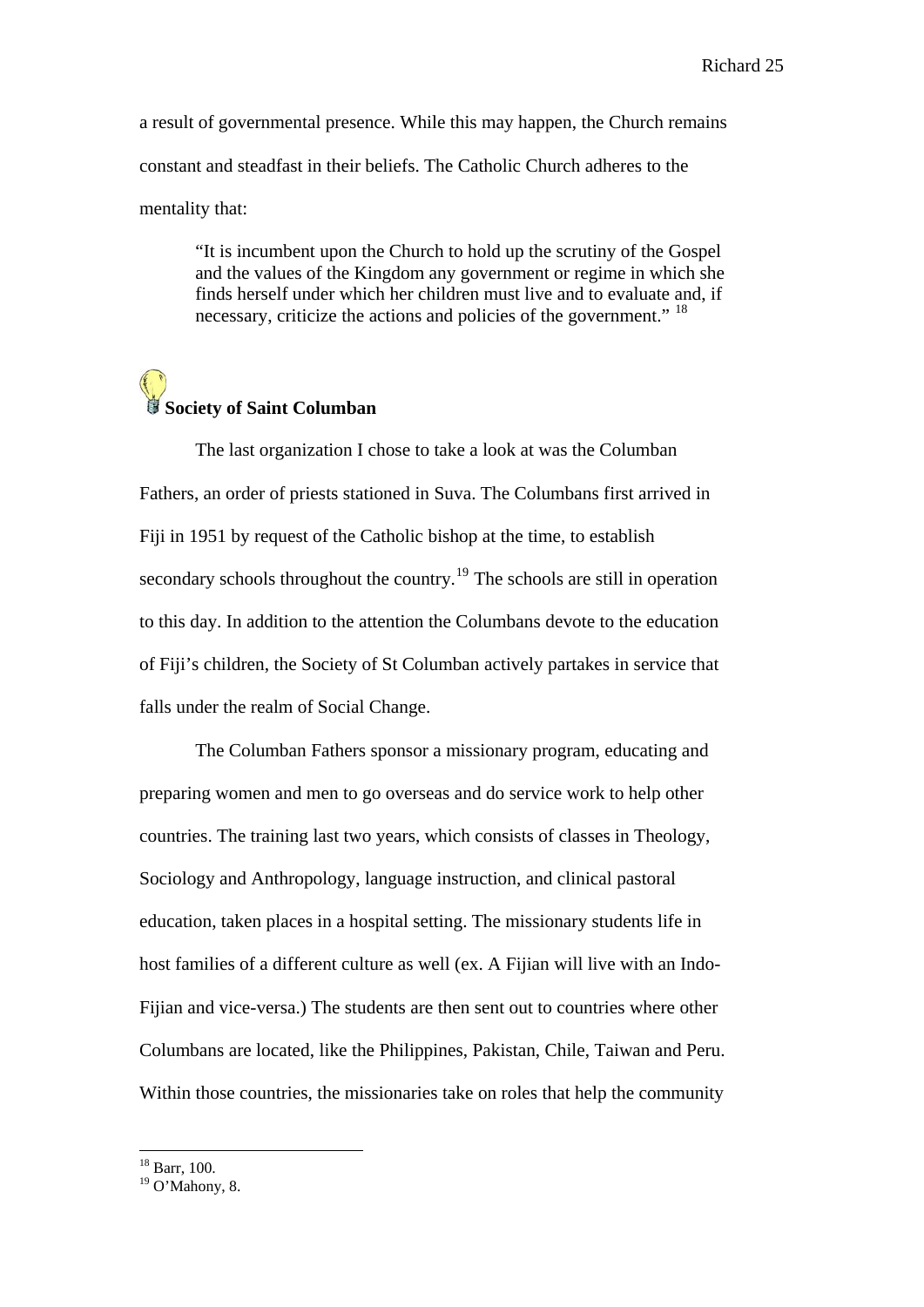like teachers, social workers, or catechists. The missionaries stay in the country for three years with the option for renewing their contract, which they agree to in the beginning.

 Another component of the Society of Saint Columban is the Justice Peace and Integrity of Creation office (JPIC.) The JPIC strives to make people conscious of justice issues, and be more aware of the poor, and the initial causes of poverty itself. The JPIC has also recently begun to publish a newsletter called *Concerns* that discusses current social issues affecting the country. It invites various lay people and parishioners to engage in dialogue concerning social issues. It also attempts to bring attention to global problems and how they concern and relate to Fiji. Recently in the past two issues, *Concerns* has tackled the subject of governmental reconciliation regarding race, and racial harmony. The JPIC has also been commissioned by the Fijian government to hold seminars that will help change the attitudes regarding reconciliation, and help work towards a multi-cultural, multi-faith society.

 It is necessary that the Church make itself opinions known in order to indicate change*.* 

"Many of the injustices, much of the poverty and exploitation in the world today are casually connected with political decisions, policies and structures [thus] …the Church has to become involved in the socio-political sphere if she is to have these decisions, policies, and structures changed or refused."<sup>[20](#page-26-0)</sup>

The actions of the Columban Fathers are very  $\bullet$  oriented, geared toward Social Change. They address larger issues in society and work at conveying them to the public. The missionary program also educated those who will help advocate and make changes in other countries.

<span id="page-26-0"></span> $20$  Morrissey, 132.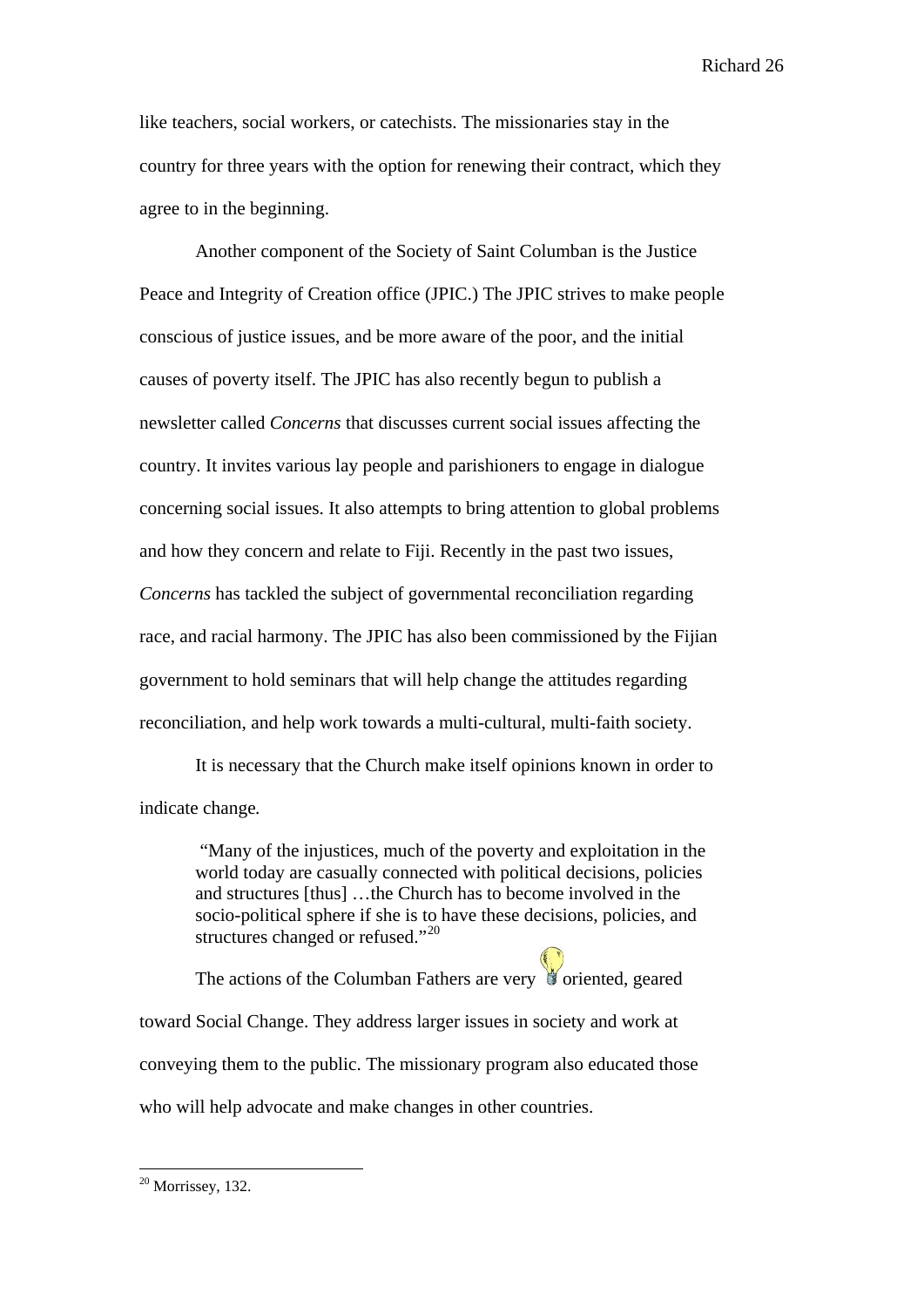#### **Findings- Speculations on the Root Causes of Poverty**

 Throughout all of my research, the interviews, and visits with various religious orders, Churches and organizations, I kept wanting to learn the reasons why these people were doing what they were doing- not from a religious standpoint, I already knew that these people wished to perform small acts that gradually make the world a better place. I knew that these people had devoted their life to Christ and were trying to life a selfless, loving life.

 But I wanted to know what caused these organizations and various forms of service. I wanted to dig deep and try to unveil the initial causes of the poverty prevalent in Fiji today. When broaching the subject in interviews, I received various responses, some of which wouldn't have even crossed my mind. I was able to find a sociological cycle regarding initial causes (see Appendix 4), however I found that too universal for my liking. I was looking for real, direct reasons applicable to the country.

 One idea could be the giving nature of Fijian culture itself. Based on my experience, I have noticed that Fijian people never hoard what they have. There is little incentive for wealth, and despite what little income one may earn, people are willing to give what they have nonetheless. There is little talk about saving money for security. This giving nature also fosters dependence as well. Those who are working may support someone with no wealth or employment. This is closely related to the relaxed and happy-go-lucky state of mind that many Fijians have. There is little desire to move up for material or social gain.

Another reason would be the shift of those who live in the villages to more urban areas like Suva. One Columban Father gave a plethora of reasons, one of which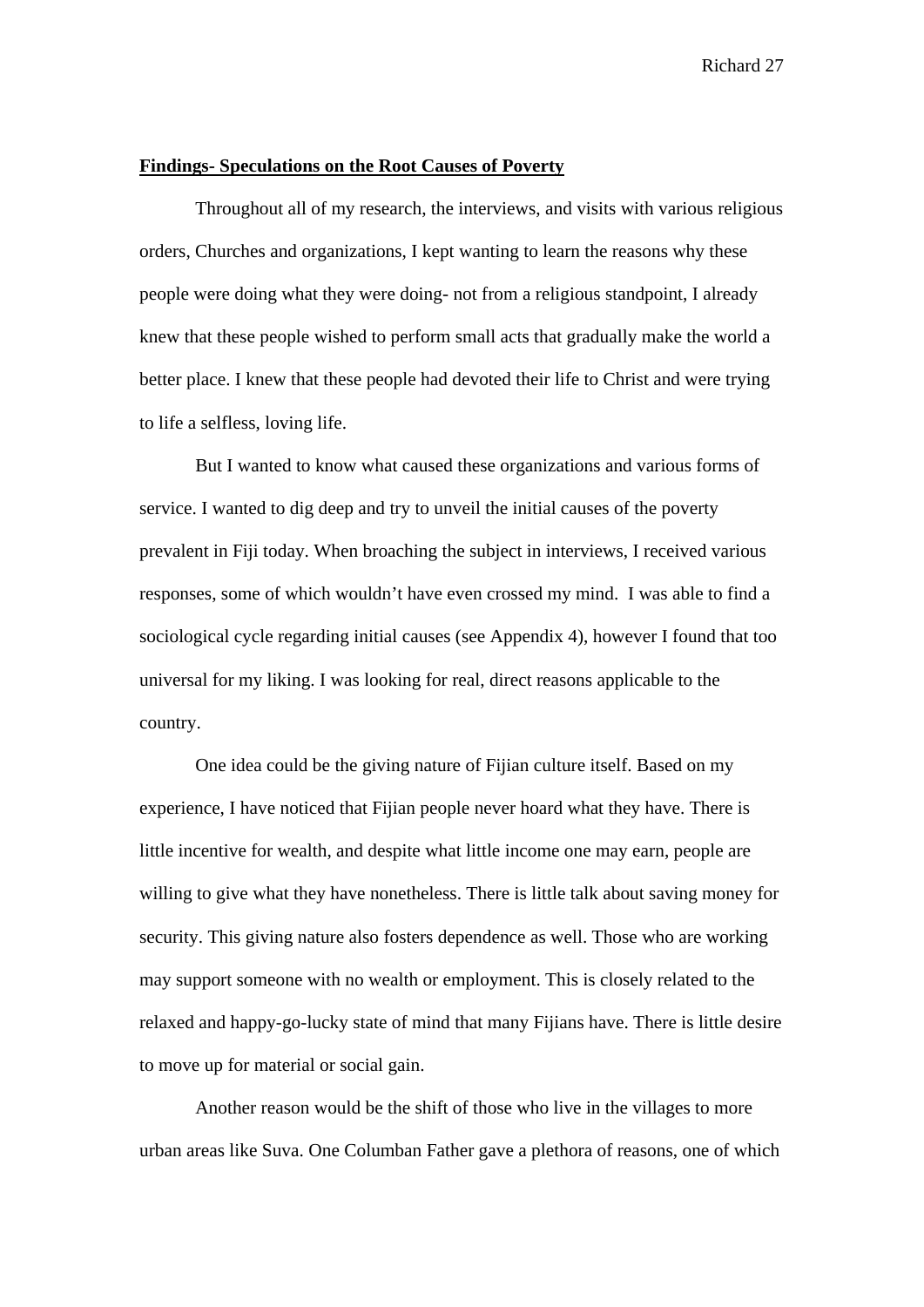being the isolation of Fiji itself, its distance from other countries proves a hardship for providing resources to those in need, not to mention the fact the those who come to Fiji often come to sit on sandy beaches at upscale resorts.

Regarding my research, I have noticed that those who are taking action with faith-based service are those who are a part of a religious order. The parishioners who were helping with the service organizations were either employed or training to enter the religious order. I found it very disheartening that parishioners and families were not lending hands to help others.

#### **Conclusion**

 $\overline{a}$ 

I came into this Project without a particular thesis in mind, I had no initial point to prove, but however, over time I was able to come to some conclusions.

Community Service is more complicated than it seems; there are many different paradigms and approaches to solving problems, regardless if the service is backed by faith or not. The Catholic Church is very aware of the needs of the public, and does whatever it can to help the public and those in need. It is active among the paradigms of Charity, Project, and Social Change; however, the Catholic Church does have a ways to go regarding their outreach to the community. Perhaps the Catholic population lacks a rudimentary knowledge and understanding of their faith. Because Fiji is a very Christian country, people are not called in to question their beliefs regarding a higher power. $^{21}$  $^{21}$  $^{21}$ 

Regardless, more pressure needs to be put on parishioners to help serve their parish and the community. People need to step outside of the pew and become aware of their presence in the community and how they can help to make it a better place. The Catholic people of Fiji must realize that the times have changed, and there is

<span id="page-28-0"></span><sup>21</sup> Ernst, Manfred. *The Winds of Change* (Suva, 1994), 265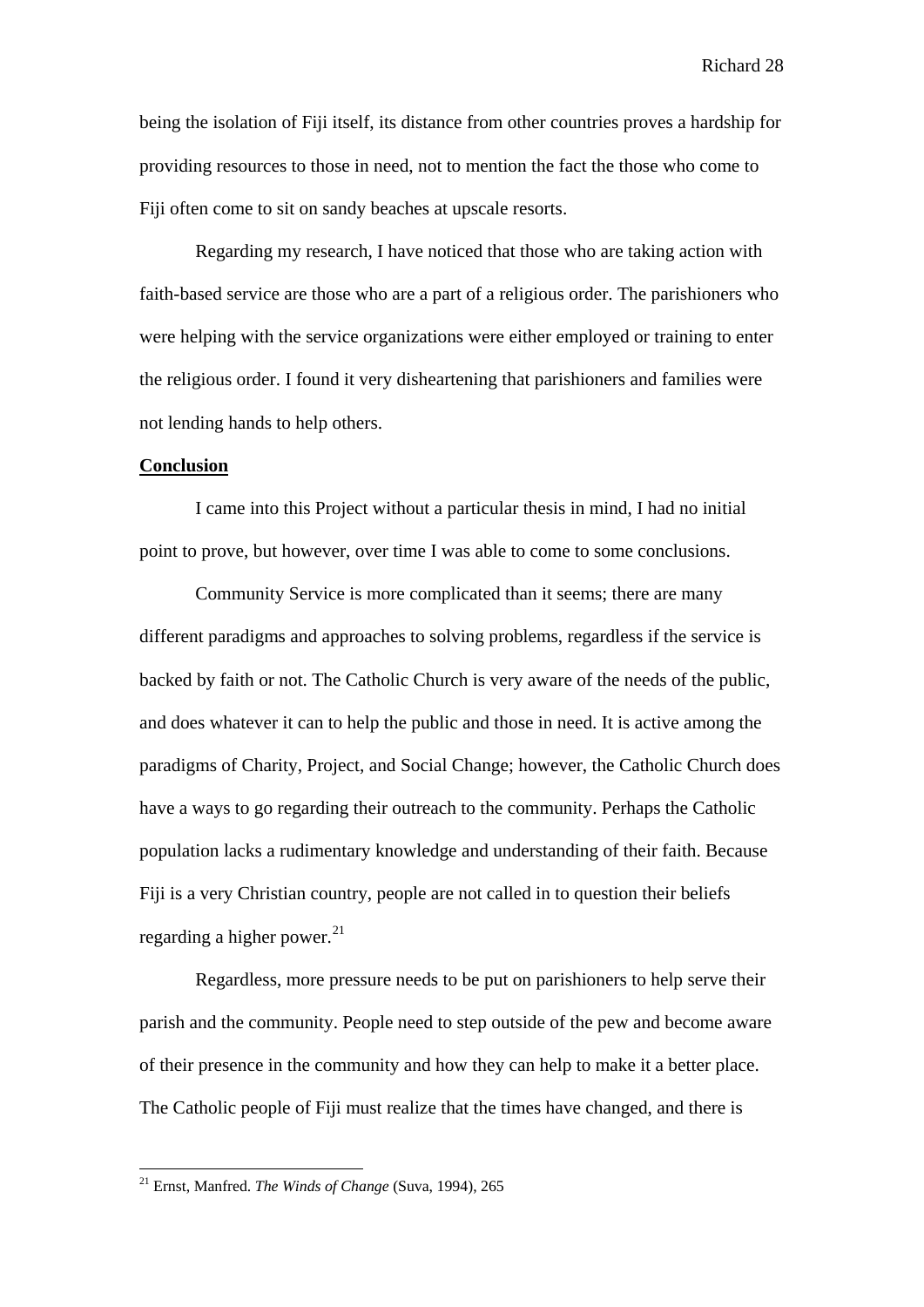more to religion than individualized piety and 'reading your bible and praying

everyday.'

"Christianity is not just a matter of accepting Jesus as our personal Saviour, reading the Bible, praying, going to Church, and singing hymns. Christianity is a call to conversion, which affects every aspect of our personal and social lives… We are called into a community to become involved in a communal struggle to transform our world into the Kingdom of God.  $22$ 

<span id="page-29-0"></span><sup>22</sup> Barr, Kevin J. *Making Poverty History*. (Suva 2005), 122.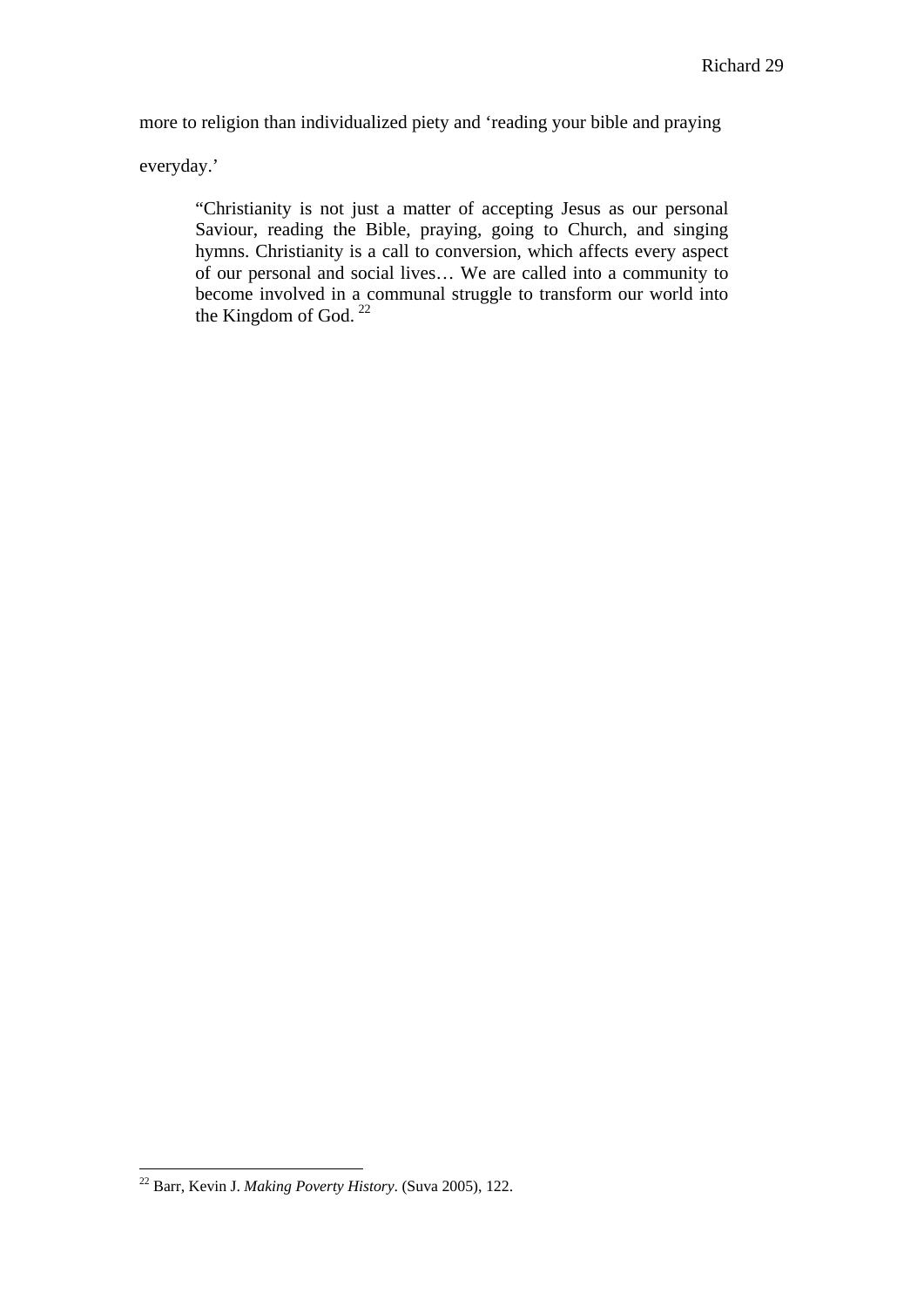### **Bibliography**

- Barr, Kevin J. *Lets Change The World- Catholic Social Teaching Today* Chevalier Publications, Suva, Fiji, 1994
- Barr, Kevin J. *Making Poverty History- Different Approaches to Addressing Issues of Poverty and Development*. Star Printery, Suva, 2005

Barr, Kevin J. *Poverty in Fiji. Fiji Forum for Justice, Peace and the Integrity of Creation*, Suva, 1990

Ernst, Manfred. *The Winds of Change.* Pacific Conference of Churches, Suva, 1994

Kelly, Charlotte M. (1944). The Catholic Church in Fiji 1844-1944.

Morrissey, John, and Keelan, Richard. *The Call to be Just.* The Society of Saint Columban, Leader Press, Samabula, Fiji

Morton, K. "The Irony of Service: Charity, Project and Social Change in servicelearning." *Change*, (Fall 1995): 19-32.

- O'Mahony, Rev. Charles. *Columbans in Fiji- Fifty Years of Missionary Service* Columban Education Office, Suva, 2002
- Taylor, Michael. *Christianity, Poverty and Wealth- The Findings of Project 21.* Oxford University Press, England, 2003

### **Websites Accessed**

Society of St Edmund website. Accessed 17 May 2006 <http://www.sse.org/mission.html>

Archdiocese of Suva website. Accessed 21 May 2006 [http://www.Catholic-hierarchy.org/diocese/dsuva.html](http://www.catholic-hierarchy.org/diocese/dsuva.html)

#### **Pamphlets Obtained**

Daughters of Our Lady of Compassion, *Celebrating 50 Years in Fiji.* Samabula, 2002

Chevalier Farm Training Centre, Waindoi. Proposal of Funding. Obtained at Chevalier Hostel, 10/2/2006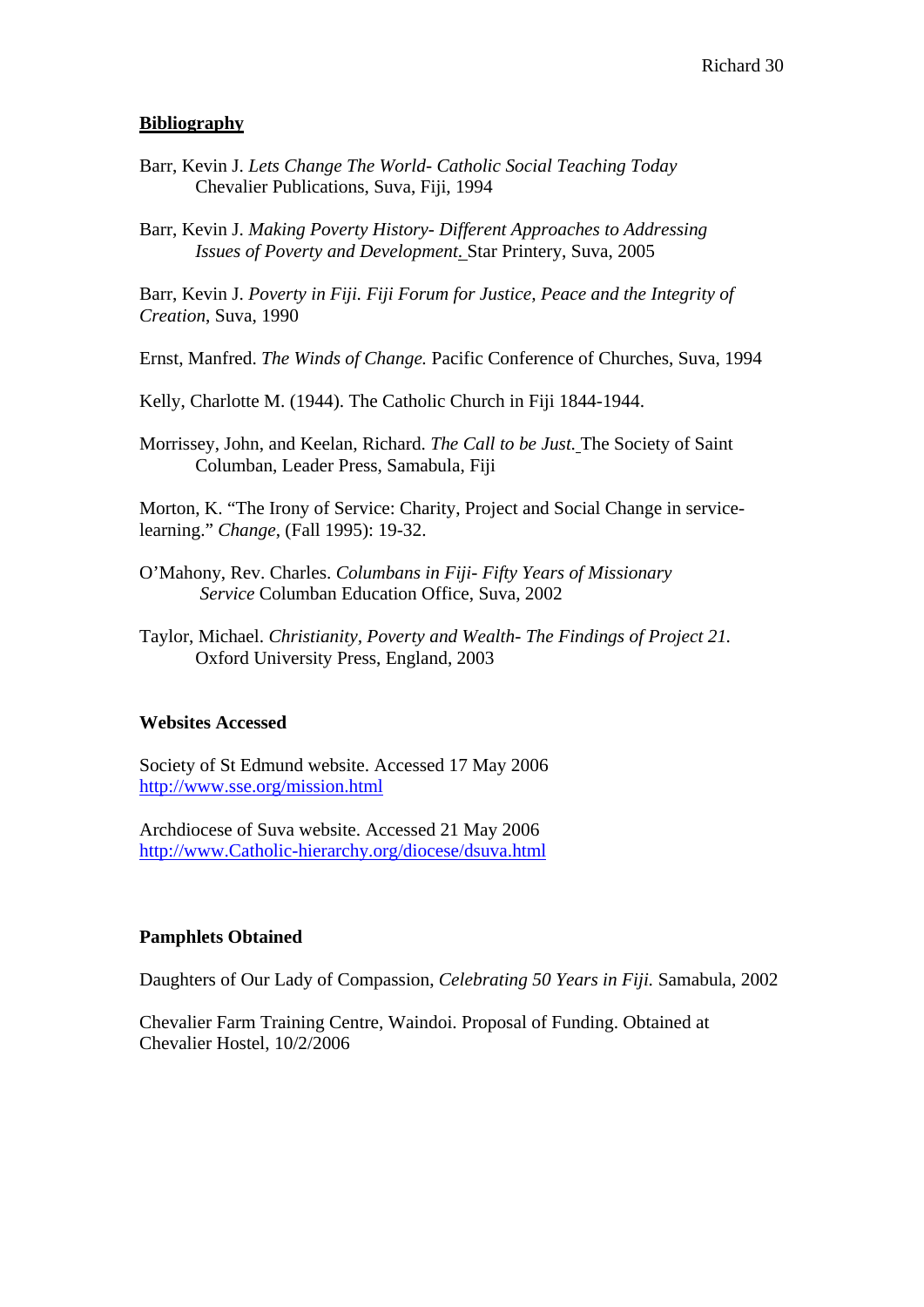# **Interviews**

|                                                    | • Personal Communication #1 St Vincent de Paul Parish, Nausori 1/5/2006 |           |
|----------------------------------------------------|-------------------------------------------------------------------------|-----------|
|                                                    | • Personal Communication #2 Home of Compassion, Samabula                | 4/5/2006  |
|                                                    | • Personal Communication #3 Daughters of Charity, Nausori               | 2/5/2006  |
| • Personal Communication #4 Society of St Columban |                                                                         | 11/5/2006 |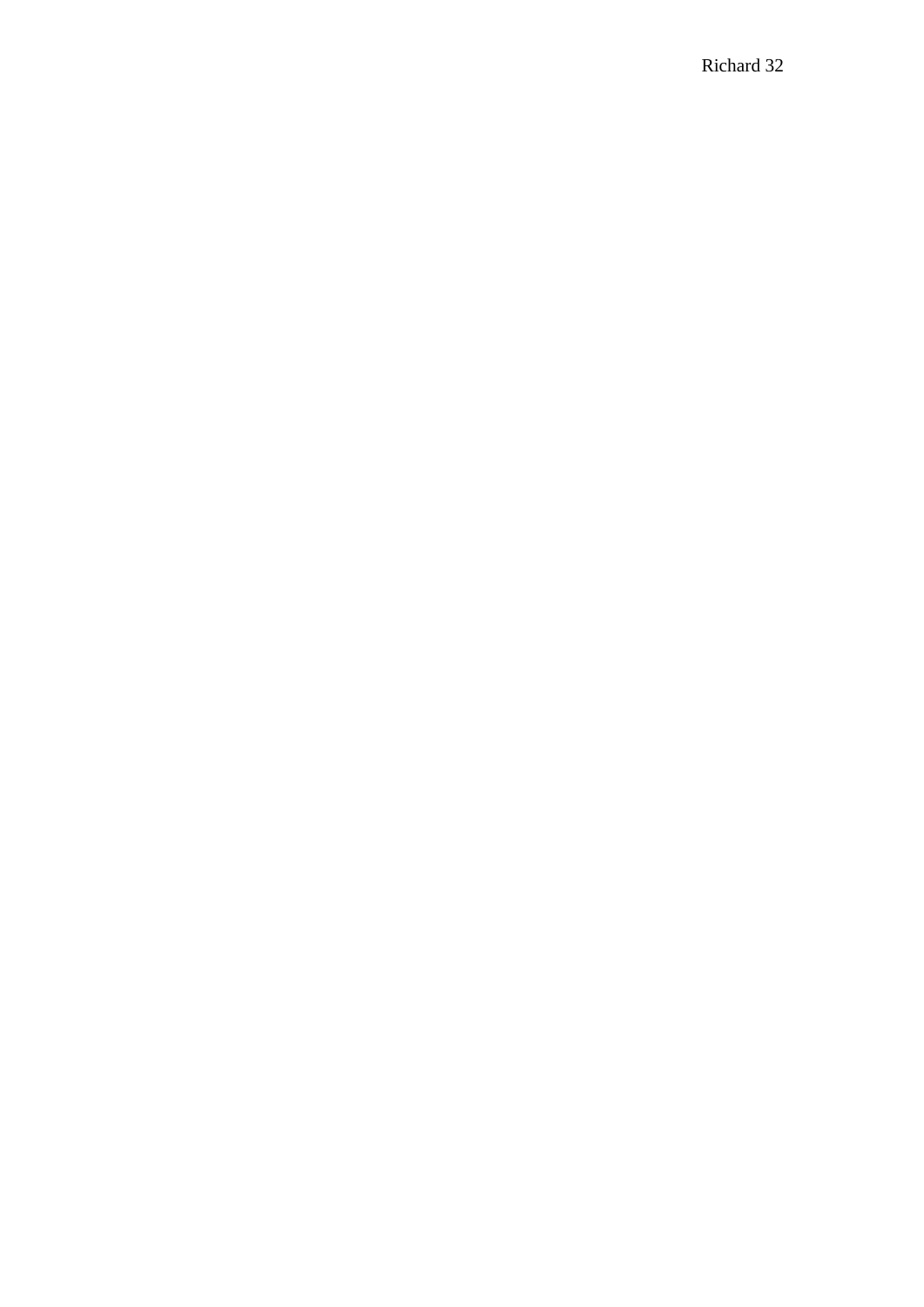## **Appendix 2- Service Learning Survey**

*Right now I feel I make the biggest impact on the world (choose only one):* 

- *Providing direct service to another person*
- *Helping to set up and support community service organizations that are addressing immediate community needs*
- *Advocating for Social Change*
- *Other*

## **Taken From:**

Morton, K. "The Irony of Service: Charity, Project and Social Change in service-

learning." *Change*, (Fall 1995): 19-32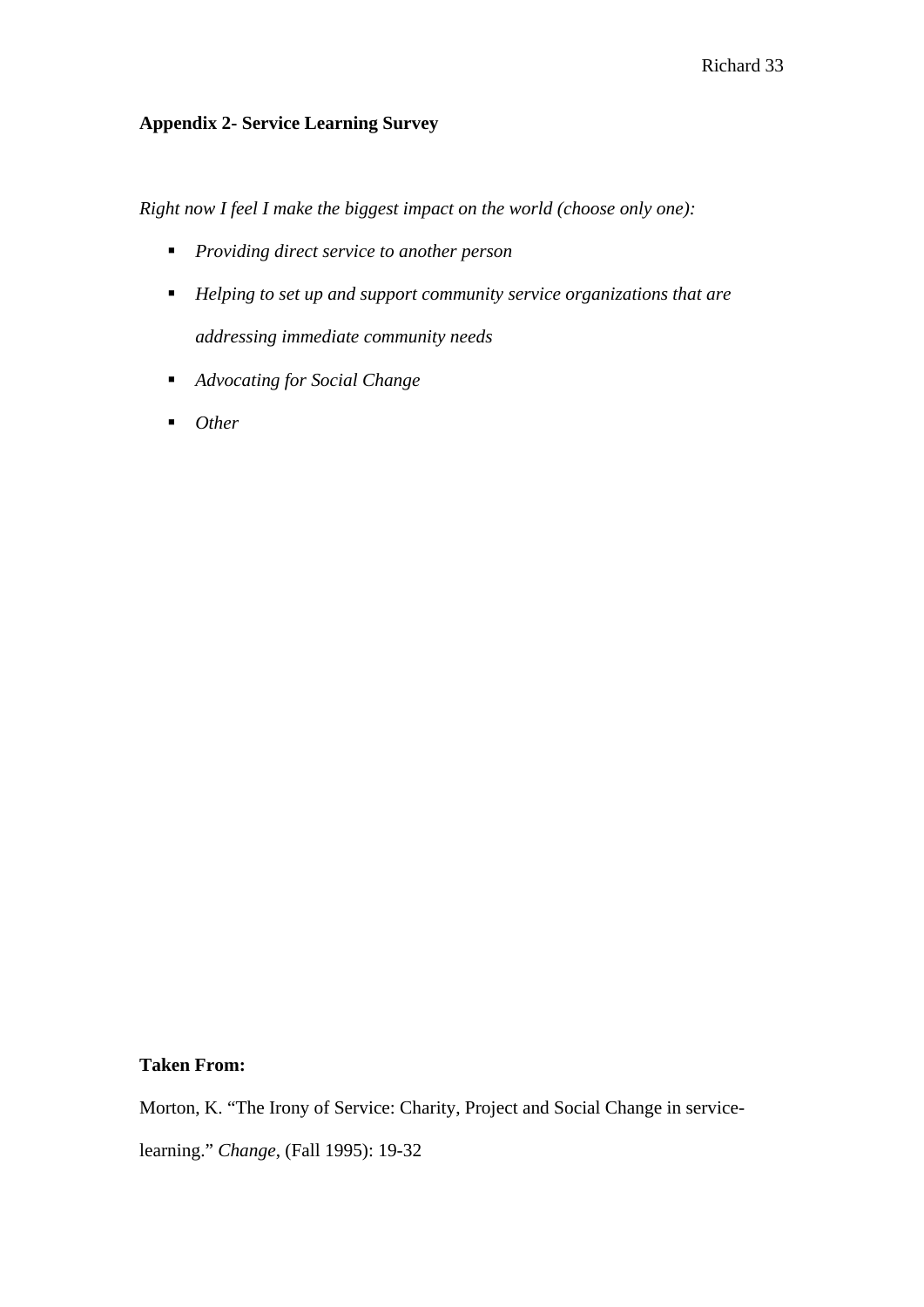**Appendix #3-** *Dom Helder Camara and Mother Teresa*

Taken From:

Barr, Kevin J. *Making Poverty History- Different Approaches to Addressing Issues of Poverty and Development*. (Suva, 2005), 108.